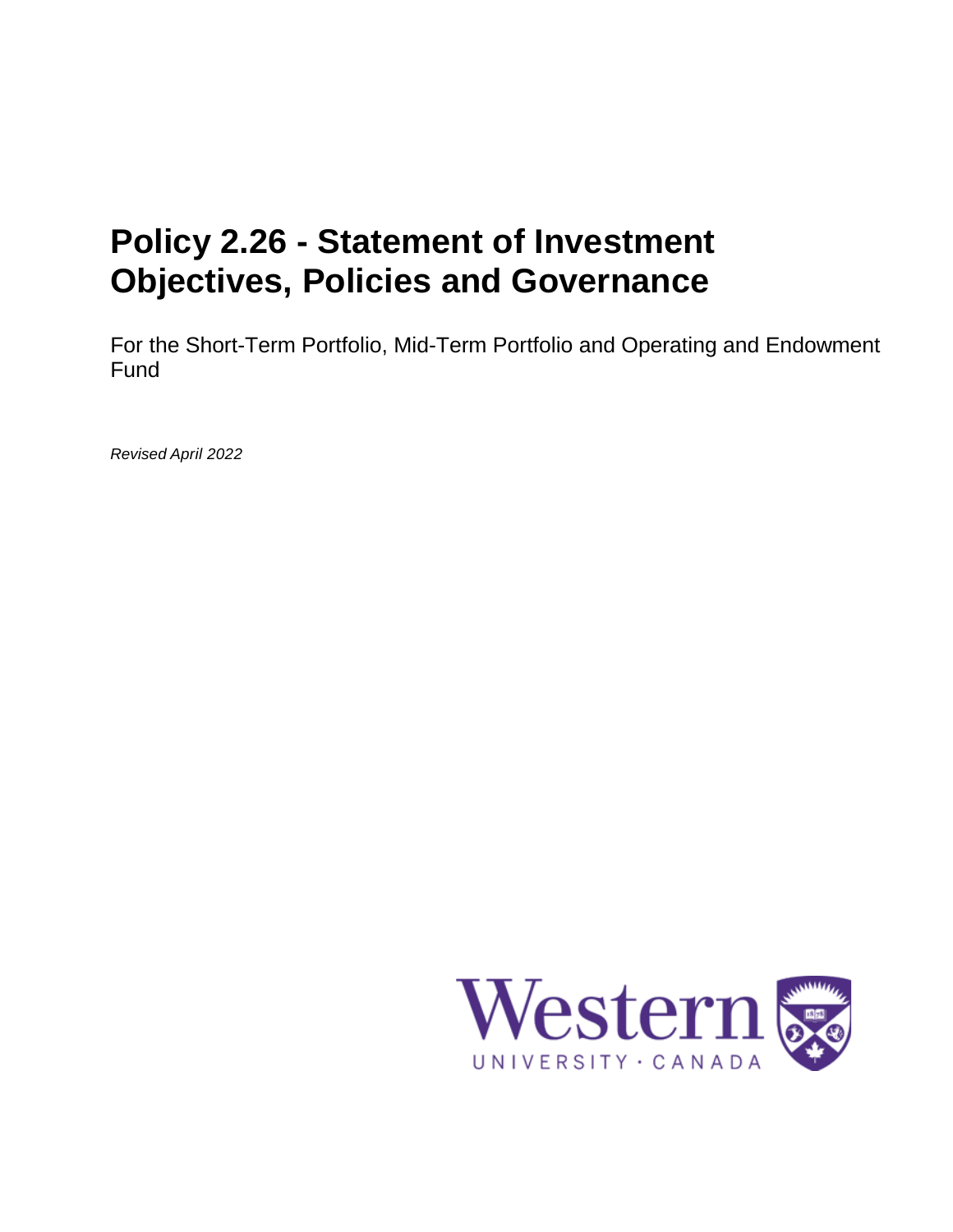## Contents

| <b>Section 1</b> |         |  |  |
|------------------|---------|--|--|
|                  | 1.1     |  |  |
|                  | 1.2     |  |  |
| <b>Section 2</b> |         |  |  |
| <b>Section 3</b> |         |  |  |
|                  | 3.1     |  |  |
|                  | 3.2     |  |  |
|                  | 3.3     |  |  |
| <b>Section 4</b> |         |  |  |
|                  | 4.1     |  |  |
|                  | 4.2     |  |  |
|                  | 4.3     |  |  |
|                  | 4.4     |  |  |
|                  | 4.5     |  |  |
|                  | 4.6     |  |  |
|                  | 4.7     |  |  |
| <b>Section 5</b> |         |  |  |
|                  | 5.1     |  |  |
|                  | 5.2     |  |  |
|                  | 5.3     |  |  |
|                  | 5.4     |  |  |
|                  | 5.5     |  |  |
|                  | $5.6\,$ |  |  |
|                  | 5.7     |  |  |
|                  | 5.8     |  |  |
|                  | 5.9     |  |  |
| Section 6        |         |  |  |
|                  | 6.1     |  |  |
|                  | 6.2     |  |  |
|                  | 6.3     |  |  |
|                  | 6.4     |  |  |
|                  | 6.5     |  |  |
|                  | 6.6     |  |  |
|                  | 6.7     |  |  |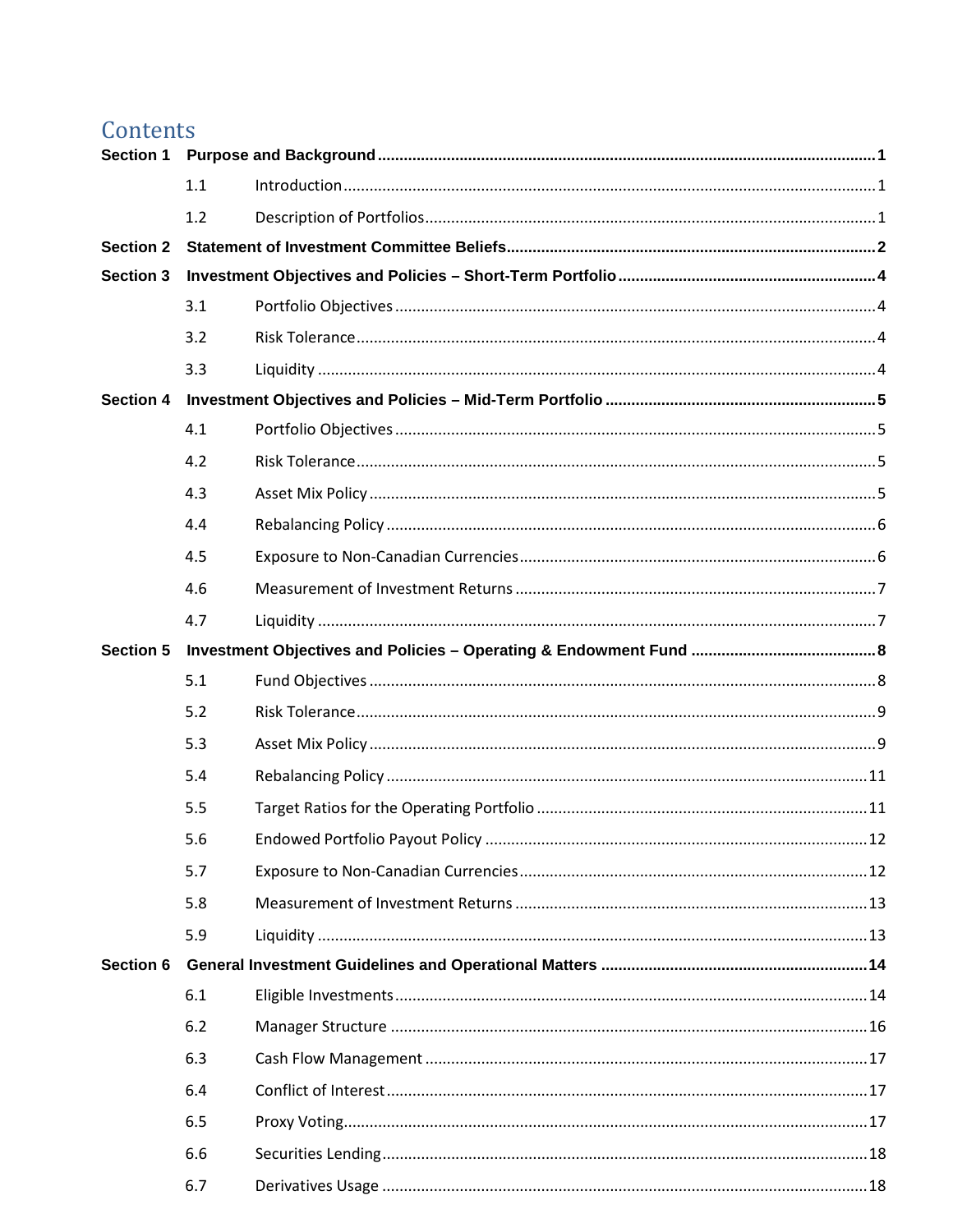|                  | 6.8 |  |  |  |
|------------------|-----|--|--|--|
| <b>Section 7</b> |     |  |  |  |
|                  | 7.1 |  |  |  |
|                  | 7.2 |  |  |  |
|                  | 7.3 |  |  |  |
|                  | 7.4 |  |  |  |
|                  | 7.5 |  |  |  |
|                  | 7.6 |  |  |  |
|                  | 7.7 |  |  |  |
|                  | 7.8 |  |  |  |
| <b>Section 8</b> |     |  |  |  |
|                  | 8.1 |  |  |  |
|                  | 8.2 |  |  |  |
|                  | 8.3 |  |  |  |
|                  | 8.4 |  |  |  |
|                  | 8.5 |  |  |  |
|                  | 8.6 |  |  |  |
|                  | 8.7 |  |  |  |

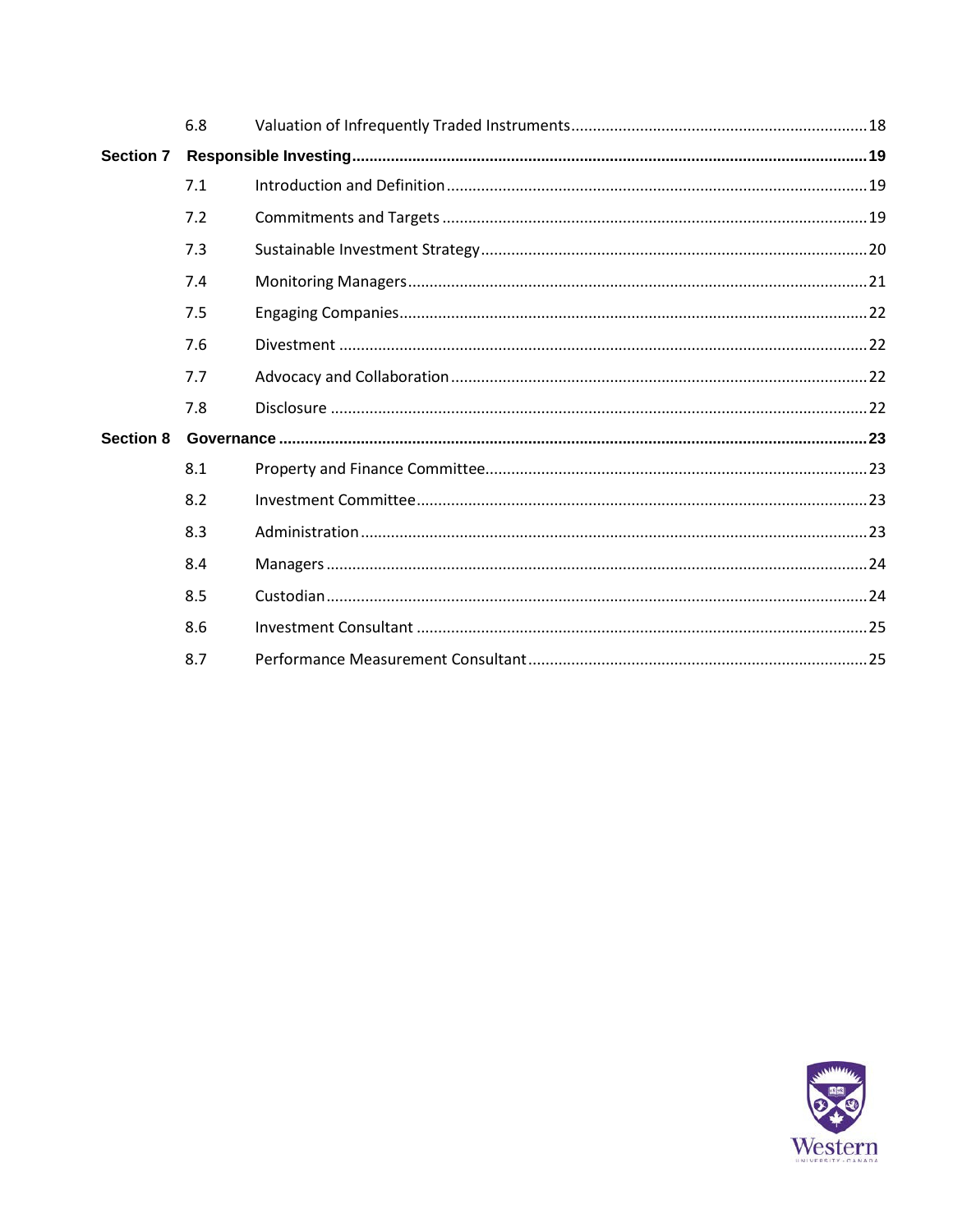## <span id="page-3-0"></span>**Section 1 Purpose and Background**

#### <span id="page-3-1"></span>**1.1 Introduction**

The purpose of this Statement of Investment Objectives, Policies and Governance is to document the investment beliefs, principles and policies of Western University (the "**University**" or "**Western**") for the Short-Term Portfolio (the "**STP"**), the Mid-Term Portfolio (the "**MTP**") and the Operating and Endowment Fund (the "**Fund**"). The STP, MTP and the Fund are collectively referred to as the "**Portfolios**". This document is a management tool and is not designed to satisfy any specific legislation but is expected to demonstrate prudent management of the Portfolios and provide a framework for University investments. The authority and responsibilities of decision-making bodies are also documented herein.

#### <span id="page-3-2"></span>**1.2 Description of Portfolios**

The Fund consists of:

- i) endowed assets that are invested to generate income sufficient to meet the payout rate established by the Board of Governors (the "**Board**") under the Investment Payout Policy ("**[Policy](https://www.uwo.ca/univsec/pdf/policies_procedures/section2/mapp211.pdf) 2.11**") to fund endowed chairs and scholarships, among others (the "**Endowed Portfolio**"); and
- ii) excess cash related to non-endowed funds (the "**Operating Portfolio**").

The two components are invested according to the same investment policy as described in Section 5. The ownership share of the Fund between the Endowed Portfolio and the Operating Portfolio is tracked on a monthly basis and investment returns are allocated based on the pro-rata share each month.

The University also holds two additional portfolios:

- the STP generally invested in a bank account, a money market fund and a high-interest savings account; and
- the MTP invested mainly in liquid stocks and fixed income securities.

The STP and MTP provide the University with the liquidity necessary for the allocation of spending from endowments. As a result, the University is able to manage the Fund with a very long-term focus, with little need for liquidity. In fact, the horizon of the Fund is perpetuity, and it is invested to withstand volatility in returns from quarter to quarter and year to year.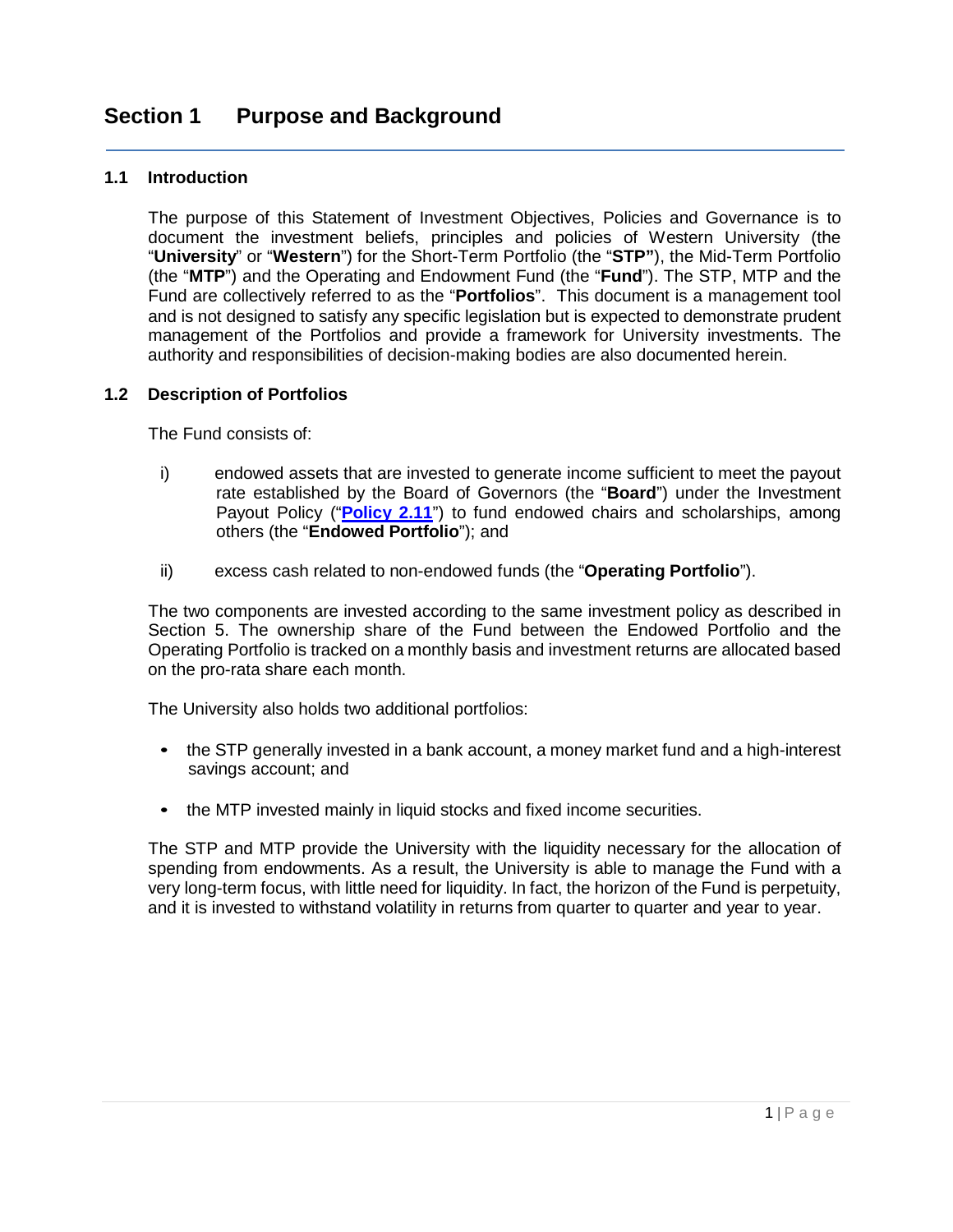## <span id="page-4-0"></span>**Section 2 Statement of Investment Committee Beliefs**

The Investment Committee (the "**Committee**") is guided by various investment beliefs, including:

- A governance framework is essential to achieve success in managing investments and consists of:
	- i) a diverse, independent and experienced Committee to mentor, monitor and counsel University Administration;
	- ii) written investment objectives, policies and governance guidelines to facilitate efficient operations;
	- iii) acknowledgment and delegation of responsibilities amongst four levels of fiduciaries:
		- Board of Governors ("**Board**") approves policies and is ultimately responsible for results attained;
		- **Property and Finance Committee ("P&F")** recommends policies to the Board;
		- Committee designs policies and oversees implementation thereon; and
		- Administration ("**Administration**") implements policy directly and through contracted agents.
	- iv) establishment of risk management policies, commensurate with the Portfolios' circumstance, which attempt to address the greatest investment risks within the Portfolios. However, it must be recognized that in order to attain the stated objectives, some risk is essential within the Portfolios.
- A broadly diversified portfolio, which includes (among other vehicles as appropriate) cash, bonds, equities and less liquid non-traditional investments such as private equity, private debt, real assets and absolute return strategies are the best way to achieve required nominal and real returns and is a prudent and cost-effective method of reducing risk.
- Cash is generally the asset class with the lowest expected long-term returns and should be minimized, except for the STP.
- Bonds provide a steady income stream and often experience lower volatility when equity performance is volatile.
- Equities provide dividend income and/or potential capital growth and are expected to outperform bonds by a risk and volatility premium.
- Equity premiums are dynamic and unpredictable; hence, diversification by market, investment manager and style is preferred.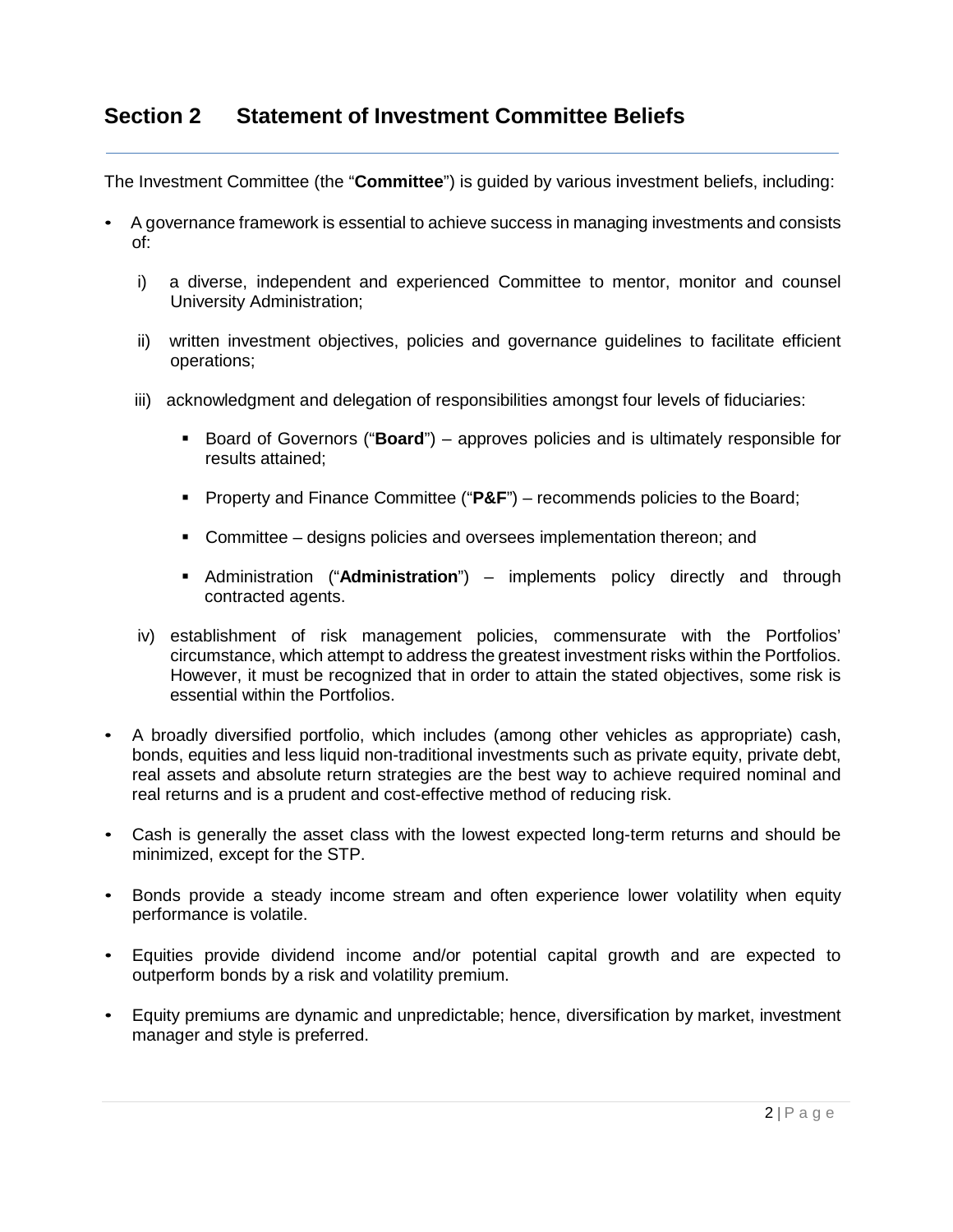- Non-liquid and non-traditional investments, particularly in private equity, private debt, real estate and infrastructure, provide income and potential capital growth, but generally require more specialized knowledge than public equities and have higher management fees.
- Active portfolio managers are expected to add value above their respective benchmark after taking into account related fees, particularly in less efficient markets such as Canadian, non-North American equities and non-traditional investments, including private markets. Active portfolio management is defined as any strategy where a manager uses proprietary knowledge to outperform a benchmark, as opposed to only replicating the benchmark return.
- Portfolio return objectives and pursuits thereon must be evaluated on a net-of-fees basis.
- Portfolio rebalancing according to asset range guidelines is a procedure that maintains equity/bond exposures at risk policy levels.
- Due to the size of the Portfolios, it is more economical to use external investment managers ("**Managers**"). Managers should preferably be researched by the investment consulting community in order to be considered for managing a portion of the Portfolios.
- The Committee should remain mindful of the size of the Portfolios' holdings with a particular Manager in relation to the size of the Manager's assets under management.
- Liquidity needs will vary between the Fund, STP and the MTP. The Fund has a long duration with low liquidity needs and, as a result, can hold some of its assets in illiquid investments (e.g., non-traditional investments, including: real estate, private equity, private debt, infrastructure and hedge funds) with an objective to achieve additional diversification and an additional liquidity risk premium. The STP and the MTP have high and moderate liquidity needs, respectively, and as such, investments in illiquid asset should be minimized.
- Attempting to achieve investment return advantages through market timing practices, such as frequent asset allocation changes, poses unacceptable risks to the Fund and the MTP. It is extremely difficult to repeatedly time the market through ongoing changes to the equity/bond mix and in individual elements of each portfolio. The Committee should be mindful of market cycles and while not attempting to engage in market timing practices, should consider modest portfolio rebalancing with market cycles in mind.
- While acknowledging that most University operating costs and obligations are denominated in Canadian dollars, the Committee recognizes that foreign currency exposure can potentially mitigate or exacerbate risk depending on the currency pairings and underlying asset classes. Foreign currency should be hedged when it is expected that it will exacerbate risk or where the volatility associated with currency movements will meaningfully alter the overall risk profile of the investment. The cost of hedging should also be considered when implementing currency hedging programs.
- A Responsible Investing ("**RI**") approach and consideration of Environmental, Social and Governance ("**ESG**") issues can enhance long-term performance and is aligned with our objective of meeting the needs of current and future generations.
- Active stewardship is important for long-term value creation and for promoting best practices with our Managers.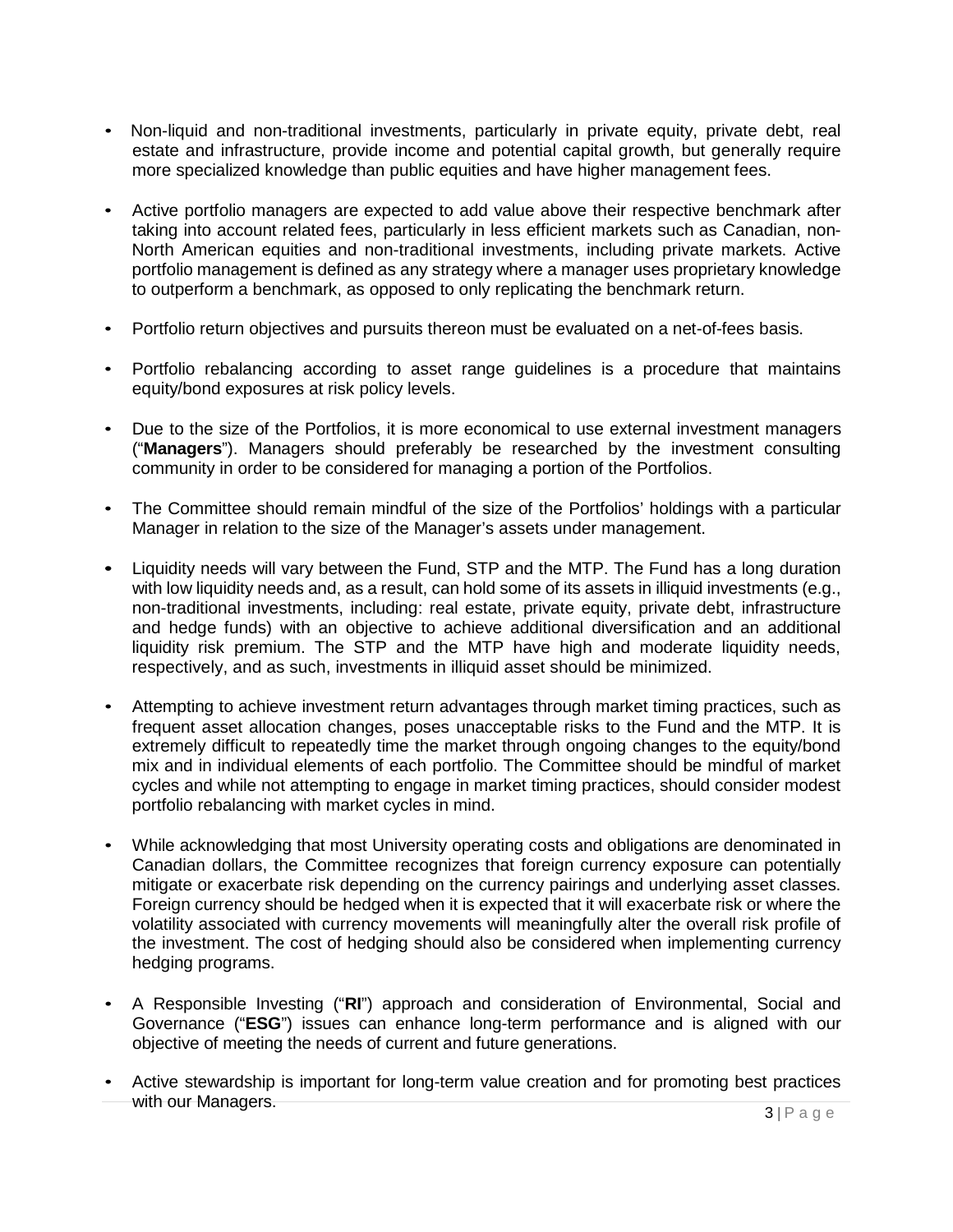- The risks posed by climate change are relevant and material to the Portfolios, and we must manage and mitigate both physical and transition climate risks in order to achieve our objectives.
- An understanding of sustainability issues may lead to new investment opportunities that contribute to our Portfolio objectives.
- RI is a journey that requires continuous learning, innovation, and a dynamic and adaptive approach. Being transparent with the University community and regularly reporting on our RI progress is fundamental to our long-term journey. Western's RI Policy is covered in Section 7.
- As described in Section 6.4, members of the Committee will advise the Committee Chair of any conflicts of interest that arise.
- These investment beliefs should be reviewed on an annual basis.

## <span id="page-6-0"></span>**Section 3 Investment Objectives and Policies – Short-Term Portfolio**

#### <span id="page-6-1"></span>**3.1 Portfolio Objectives**

- i) to preserve capital and minimize risk in order to meet the University's liquidity needs;
- ii) to obtain a reasonable level of return commensurate with risk, terms and liquidity.

#### <span id="page-6-2"></span>**3.2 Risk Tolerance**

Given the portfolio objectives listed above, risk tolerance is low and therefore investments should be limited to bank accounts, high interest savings accounts and high-quality money market securities.

#### <span id="page-6-3"></span>**3.3 Liquidity**

Liquidity needs are high given that the STP is used to fund day-to-day operations. Only investments that can settle into cash within a short period of time should be used.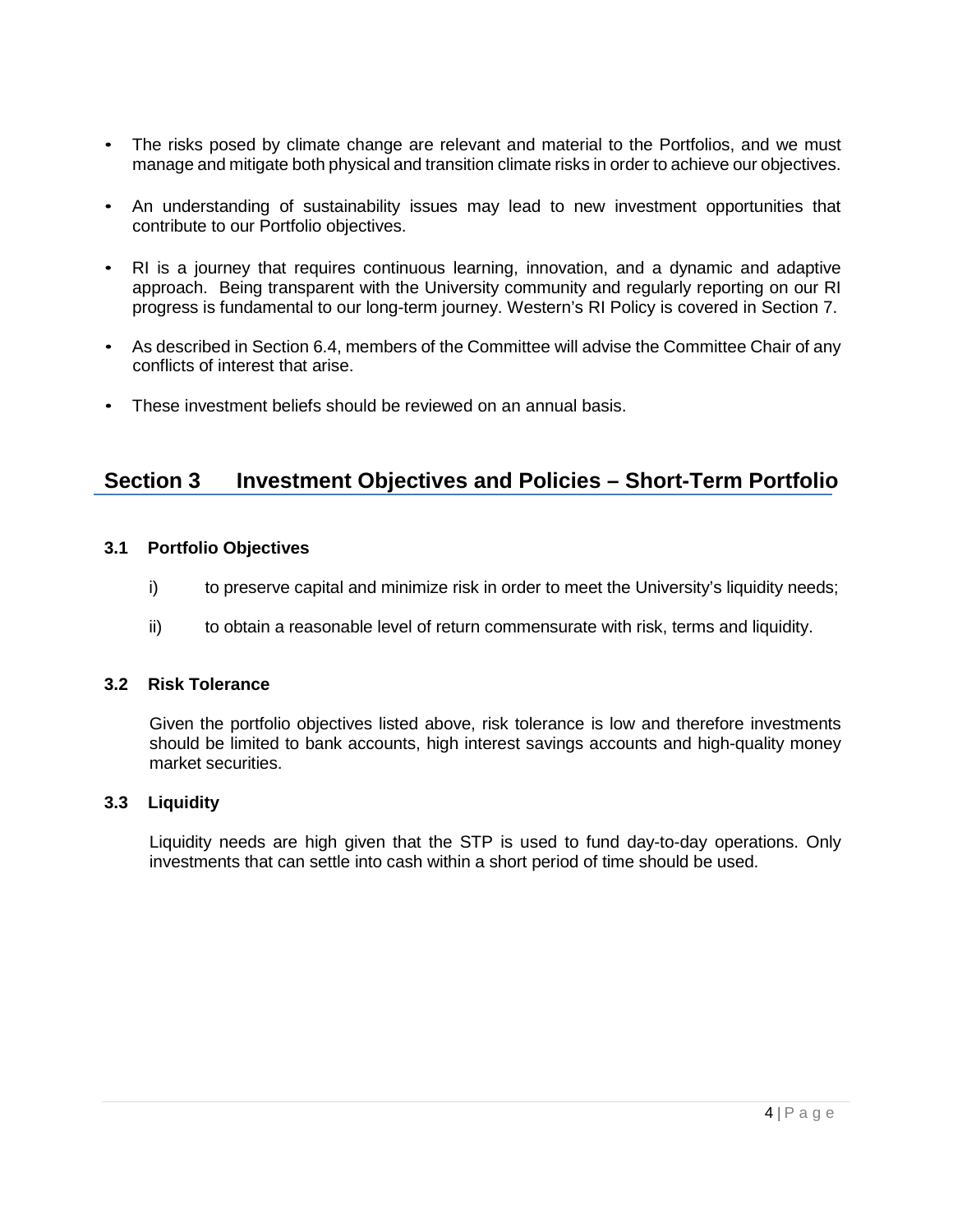## <span id="page-7-0"></span>**Section 4 Investment Objectives and Policies – Mid-Term Portfolio**

#### <span id="page-7-1"></span>**4.1 Portfolio Objectives**

- i) to outperform the FTSE 91-Day T-Bill Index by 300 basis points over a 3 to 5 year period;
- ii) to generate investment returns that can be used to make additional allocations in relation to University priorities and needs.

#### <span id="page-7-2"></span>**4.2 Risk Tolerance**

The risk tolerance is moderate, and the standard deviation of returns should normally fall between 3% and 7%. Preservation of capital over the investment horizon (3 to 5 years) is preferred. Liquidity and currency risks are to be minimized. As the MTP will be the next source of liquidity should short-term assets be exhausted, the risk tolerance will fluctuate over time based on the position of the Operating Portfolio and its reserve ratio and should be reassessed periodically.

#### <span id="page-7-3"></span>**4.3 Asset Mix Policy**

The asset mix policy of the MTP will be reviewed on an annual basis. Given the portfolio's objectives, risk tolerance and constraints, assets will be invested mostly in liquid equities and fixed income. The current target asset mix policy is 30% Equities and 70% Fixed Income.

The MTP's objectives can be achieved by gaining exposure to the following risk factors:

- Equity
- Interest rate (duration)
- Credit

The following types of mandates may be used in the MTP:

Equities

- Canadian equities
- Global equities

Fixed Income

- Short-term bonds
- Core fixed income
- Corporate bonds
- High-yield bonds
- Commercial mortgages

The allocation to each individual mandate is limited to 30% of the MTP market value. This constraint is in addition to the asset mix policy in Section 4.4.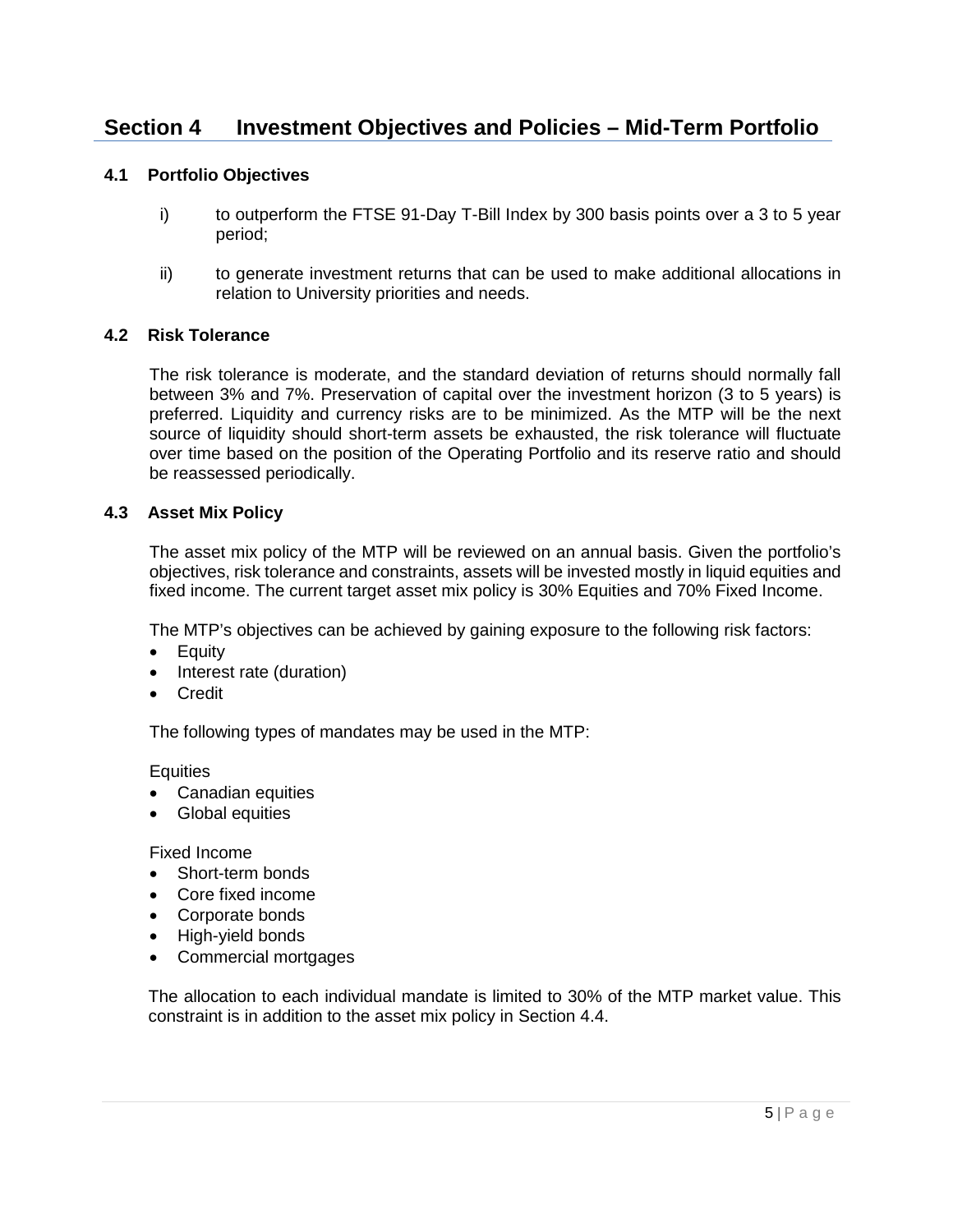The table below shows the risk factors that each strategic asset class is exposed to:

| <b>Strategic Asset Class</b>                                                                   | <b>Risk Factors</b>                                                  |  |
|------------------------------------------------------------------------------------------------|----------------------------------------------------------------------|--|
| <b>Equities (Growth)</b>                                                                       |                                                                      |  |
| <b>Canadian Equities</b><br><b>Global Equities</b><br><b>Fixed Income (Interest Sensitive)</b> | Equity<br>Size (Small cap)<br>Value<br>Growth<br>Momentum<br>Quality |  |
| <b>Core Fixed Income</b><br><b>Corporate Bonds</b><br><b>Commercial Mortgages</b>              | Interest rate<br>Credit<br><b>Deflation</b><br>Inflation             |  |

### **Risk Factor Exposure**

#### <span id="page-8-0"></span>**4.4 Rebalancing Policy**

Administration is permitted to deviate from the approved asset mix policy as follows:

| <b>Strategic Asset Class</b> | <b>Target Mix</b> | <b>Allowable Drift</b> | Range      |
|------------------------------|-------------------|------------------------|------------|
| Equities                     |                   |                        |            |
| <b>Canadian Equities</b>     | 10%               | -5%, +5%               | 5% to 15%  |
| <b>Global Equities</b>       | 20%               | -5%, +5%               | 15% to 25% |
| <b>Total Equities</b>        | 30%               | $-5\%$ , $+5\%$        | 25% to 35% |
| Fixed Income                 | 70%               | $-5\%$ , $+5\%$        | 65% to 75% |

Changes to the asset mix policy beyond these ranges would require the approval of P&F on the recommendation of the Committee.

#### <span id="page-8-1"></span>**4.5 Exposure to Non-Canadian Currencies**

Given the fixed income focus of the MTP, currency exposure should be limited as it would increase the risk of the portfolio. Most non-Canadian currency exposure should be hedged on fixed income mandates. Managers are allowed to retain up to 10% of non-Canadian currency exposure for tactical purposes. The global equity component of the portfolio may remain unhedged, given the relatively small exposure and the diversification benefits it would bring.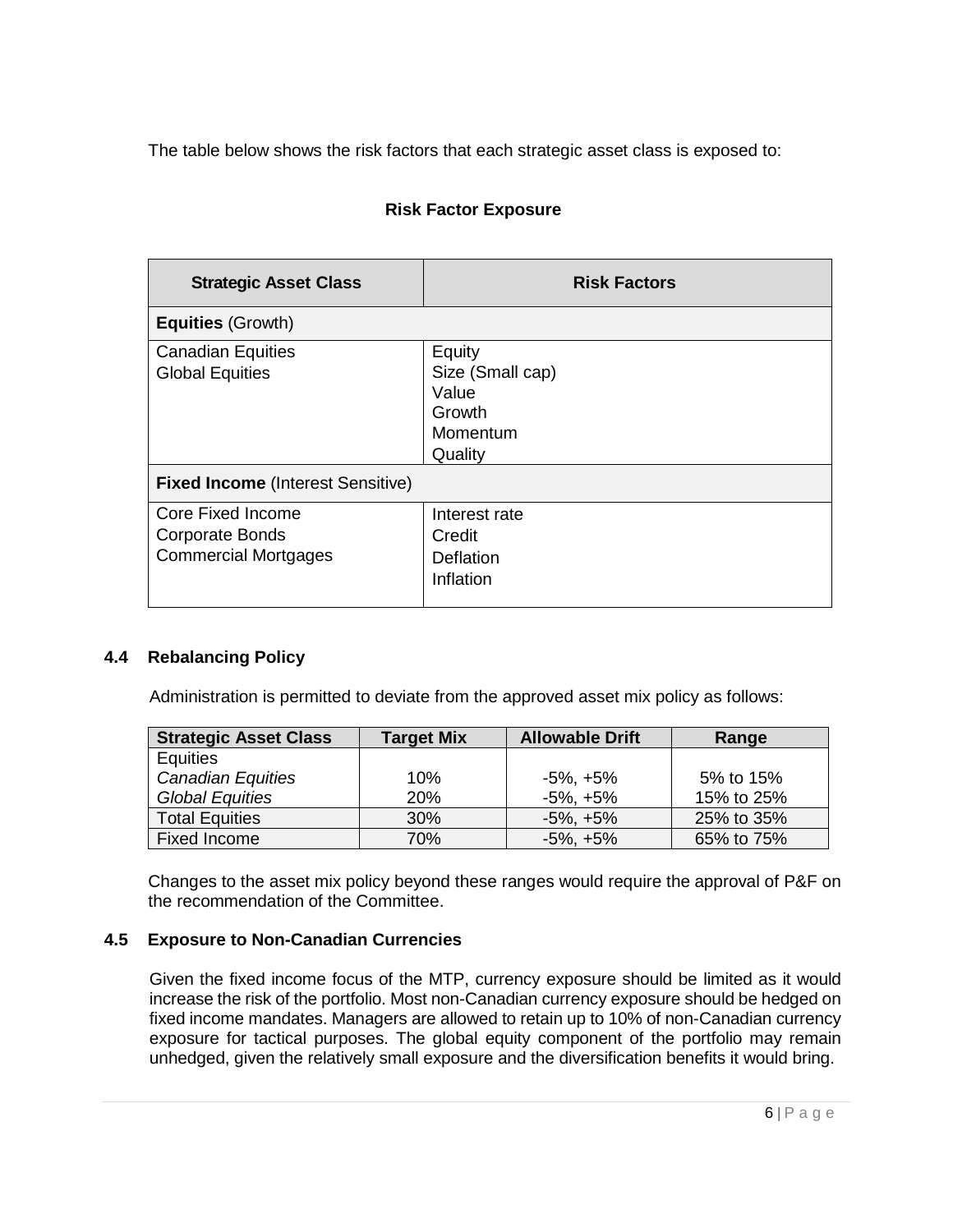#### <span id="page-9-0"></span>**4.6 Measurement of Investment Returns**

Investment returns are measured quarterly and assessed in relation to the following criteria:

- The overall objective is to achieve a gross rate of return in excess of the FTSE 91-Day T-Bills + 300 basis points over a 3 to 5 year period, with a level of risk, as measured by the standard deviation of returns, ranging from 3% to 7%.
- The Managers are expected to achieve the performance objectives included in their mandates over the relevant time horizon.

#### <span id="page-9-1"></span>**4.7 Liquidity**

Liquidity requirements for the MTP are moderate. In a normal environment, assets will not be taken out of the MTP to meet obligations. A significant portion of the portfolio should be convertible into cash in a relatively short timeframe (30 days or less), given the nature of the obligations that the MTP is backing.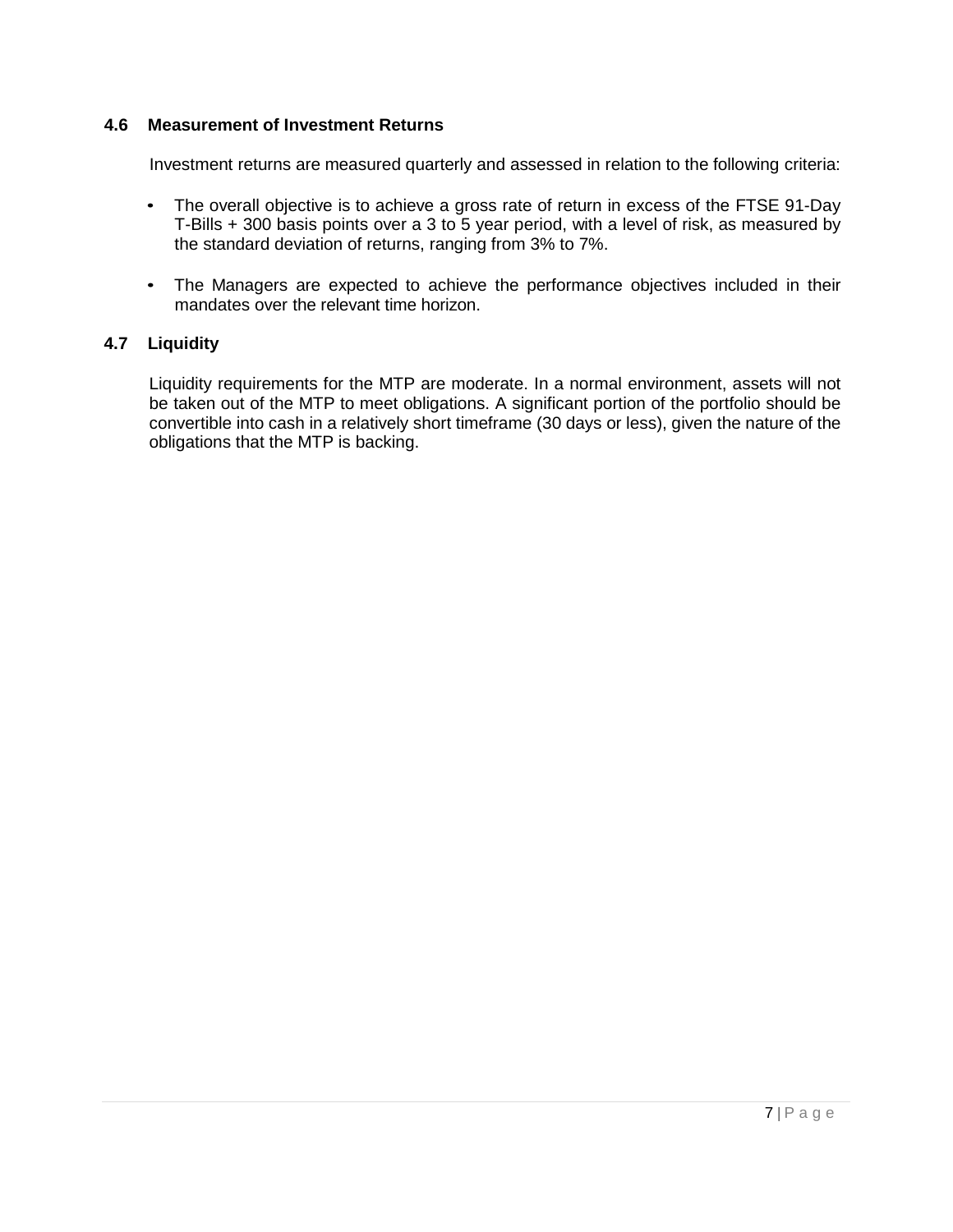#### <span id="page-10-1"></span><span id="page-10-0"></span>**5.1 Fund Objectives**

- i) to maintain the purchasing power of the Fund after payout over the long-term. The required return, at a minimum, should meet (after fees) **[Policy](https://www.uwo.ca/univsec/pdf/policies_procedures/section2/mapp211.pdf) 2.11**.
- ii) to earn the return produced by the asset mix policy (Section 5.3), based on the return of the market indices, plus a premium to reflect active portfolio management. The premium should at least cover the cost of active portfolio management; and
- iii) to meet the following payout requirements:

#### For the Endowed Portfolio

a) Pay the total return generated by the endowment portfolio's share of the Fund to the capital of the endowment funds.

#### For the Operating Portfolio

- b) Pay the 30-day Treasury bill rate less an established administrative fee to a portion of the non-endowed funds, as outlined in **[Policy](https://www.uwo.ca/univsec/pdf/policies_procedures/section2/mapp211.pdf) 2.11**. Such portion of the Operating Portfolio includes the Capital Fund, Ancillaries, and Trust Funds but do not include Research Funds.
- c) Pay the amounts required for the Supplemental Pension Plan and for Term Endowments as outlined in **[Policy](https://www.uwo.ca/univsec/pdf/policies_procedures/section2/mapp211.pdf) 2.11**.
- d) Pay an allocation to the University, subject to availability and restricted to one-time allocations. Allocations will not be made to fund general operations of the University.
- e) Fund the initial and future allocations to the Major Strategic Opportunities Fund ("MSOF"), subject to the Major Strategic Opportunities Fund (**[Policy 2.31](https://www.uwo.ca/univsec/pdf/policies_procedures/section2/mapp231.pdf)**).
- f) When investment returns exceed the above obligations and are in excess of the reserve requirements (as defined later in this document), the Board may make additional allocations in relation to University priorities and needs.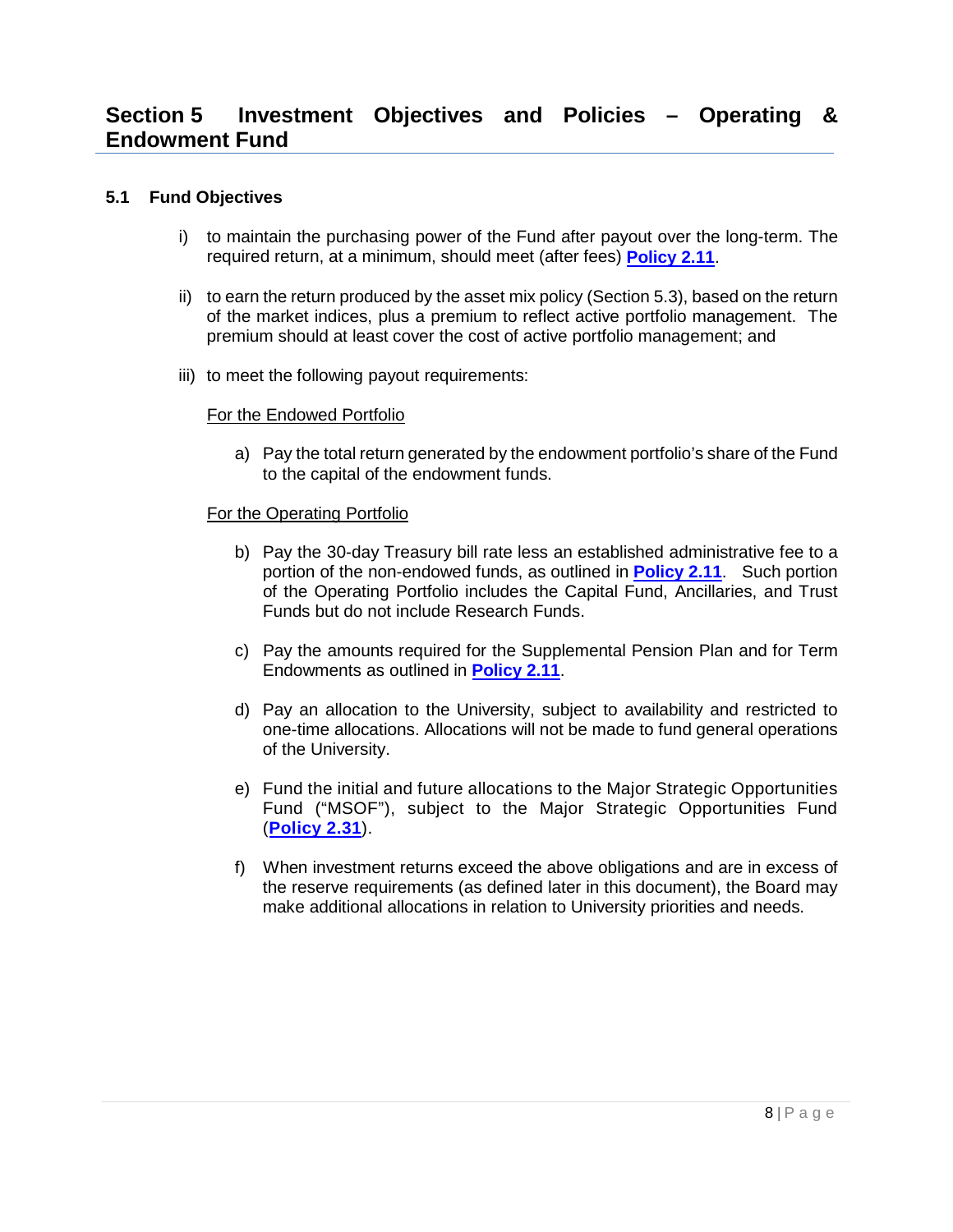#### <span id="page-11-0"></span>**5.2 Risk Tolerance**

The required real rate of return over time can only be achieved by accepting a level of volatility in returns from quarter to quarter and from year to year. The current expected asset mix policy return on the Fund is 6.5% and the expected standard deviation of returns is [1](#page-11-2)0.8%<sup>1</sup>. As a result, we expect that annual policy returns will fall within a range of minus 4.3% to plus 17.3% about 67% of the time and that annual returns will fall outside of this range about 33% of the time.

#### <span id="page-11-1"></span>**5.3 Asset Mix Policy**

The Committee reviews the asset mix policy on an annual basis to maintain, over the longterm, the best balance between investment returns within an acceptable level of risk. Assets will be allocated across four strategic asset classes, based on the role of the underlying assets in the Fund. The four strategic classes are: Equities, Fixed Income, Real Assets, and Diversifiers (see Section 6.1 for a list of eligible investments for each strategic asset class). Each strategic asset class is exposed to particular risk factors:

- Equities are expected to generate most of the growth in the Fund
- Fixed Income assets are expected to protect the Fund in times of stress and provide some liquidity
- Real Assets are expected to protect the Fund from high or unexpected inflation
- Diversifiers provide additional diversification to the Fund due to their low correlation with the other asset classes

The University is committed to invest 10% of the Fund in sustainable investment strategies by 2025, including but not limited to strategies trying to find solutions to the world environmental and climate change issues. Allocations to sustainable opportunities can be made through an allocation within Equities, Fixed Income or Real Assets.

The current target asset mix policy is 60% in Equities, 15% in Fixed Income, 20% in Real Assets and 5% in Diversifiers. The asset mix policy is based on an optimization model that was externally developed and vetted by the Committee. This model projects investment return and risk based on historic relationships among the asset classes. To achieve the return objective, the Fund has a substantial weight in growth assets.

<span id="page-11-2"></span> $\overline{a}$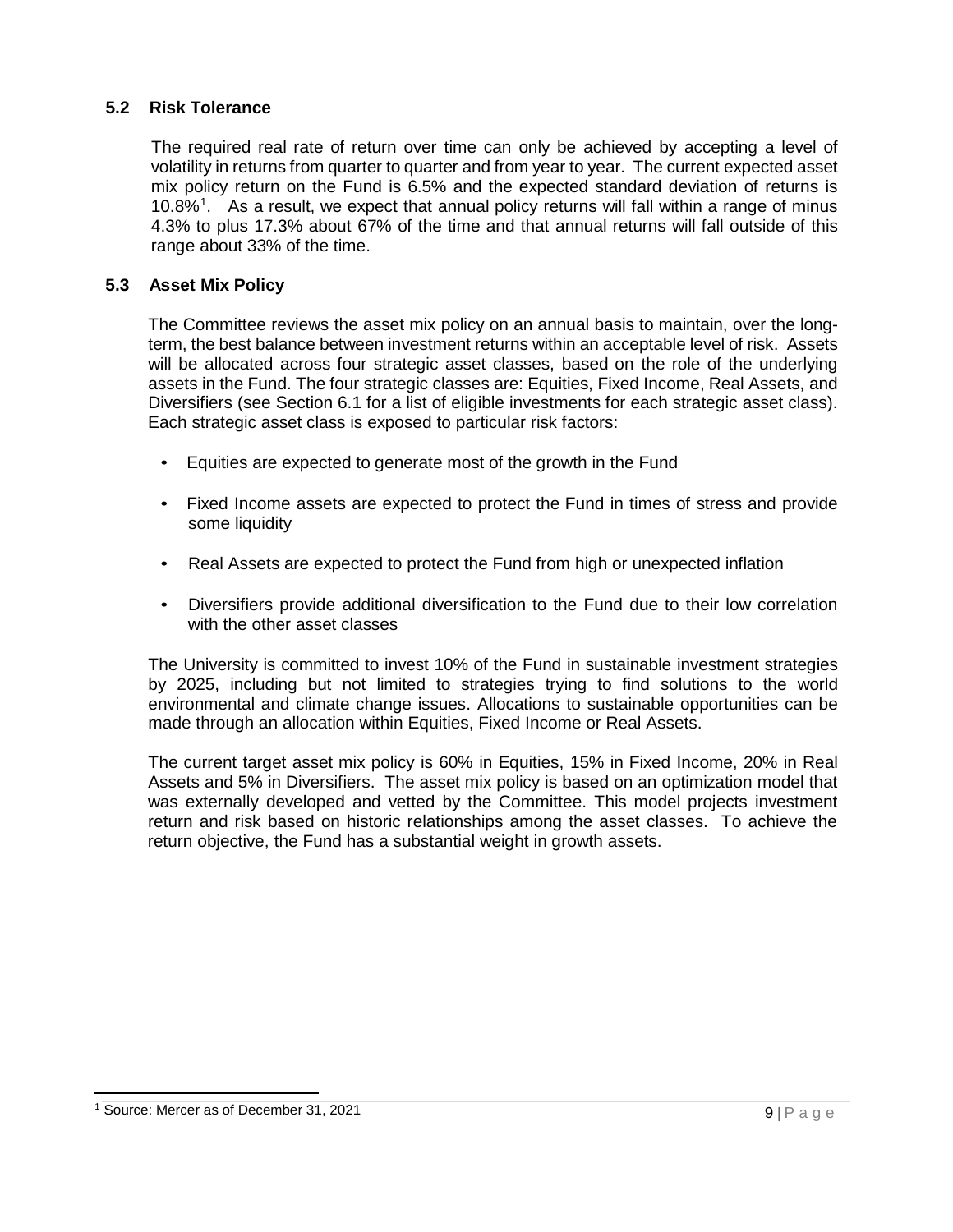The table below shows the risk factors that each strategic asset class is exposed to:

| <b>Strategic Asset Class</b>                                                                                                                | <b>Risk Factors</b>                                                                                   |
|---------------------------------------------------------------------------------------------------------------------------------------------|-------------------------------------------------------------------------------------------------------|
| <b>Equities (Growth)</b>                                                                                                                    |                                                                                                       |
| <b>Canadian Equities</b><br>U.S. Equities<br><b>EAFE Equities</b><br><b>Global Equities</b><br>Long/short Equities<br><b>Private Equity</b> | Equity<br>Size (Small cap)<br>Liquidity<br>Value<br>Growth<br>Momentum<br>Quality<br>Foreign exchange |
| <b>Fixed Income (Interest Sensitive)</b>                                                                                                    |                                                                                                       |
| Core Fixed Income<br><b>Commercial Mortgages</b><br><b>Private Debt</b>                                                                     | Interest rate<br>Credit<br>Deflation<br>Inflation<br>Liquidity<br>Foreign exchange                    |
| <b>Real Assets (Inflation Sensitive)</b>                                                                                                    |                                                                                                       |
| <b>Real Estate</b><br>Infrastructure<br>Commodities<br><b>Diversifiers</b>                                                                  | Inflation<br>Liquidity<br>Foreign exchange                                                            |
| <b>Absolute Return Strategies</b><br><b>Market Neutral Strategies</b><br>Cash                                                               | High yield credit spread<br>Liquidity                                                                 |

## **Risk Factor Exposure**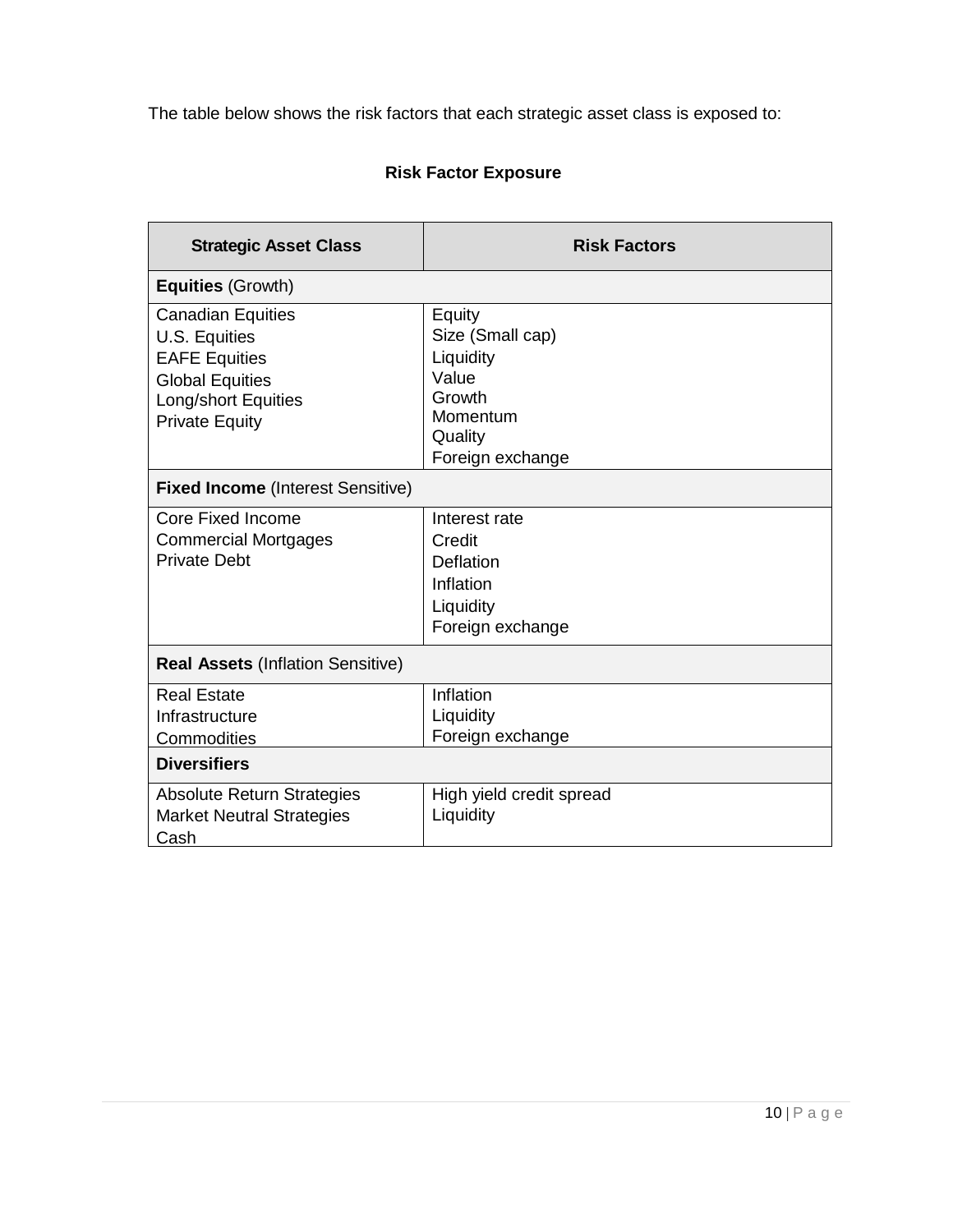#### <span id="page-13-0"></span>**5.4 Rebalancing Policy**

The Committee is permitted to deviate from the approved asset mix policy as follows:

| i unu n <del>c</del> ialahung Luluy |                   |                                  |                    |  |  |
|-------------------------------------|-------------------|----------------------------------|--------------------|--|--|
| <b>Strategic Asset Class</b>        | <b>Target Mix</b> | <b>Allowable</b><br><b>Drift</b> | Range <sup>2</sup> |  |  |
| Equities                            |                   |                                  |                    |  |  |
| <b>Canadian Equities</b>            | 12.5%             | $+/- 5%$                         | 7.5% to 17.5%      |  |  |
| U.S. Equities                       | 7.5%              | $+/- 5%$                         | 2.5% to 12.5%      |  |  |
|                                     |                   |                                  |                    |  |  |
| <b>EAFE Equities</b>                | 7.5%              | $+/- 5%$                         | 2.5% to 12.5%      |  |  |
| <b>Global Equities</b>              | 20.0%             | $+/- 5%$                         | 15.0% to 25.0%     |  |  |
| <b>Private Equity</b>               | 12.5%             | $+/- 5%$                         | 7.5% to 17.5%      |  |  |
| <b>Total Equities</b>               | 60%               | $+/- 7.5%$                       | 52.5% to 67.5%     |  |  |
| <b>Fixed Income</b>                 |                   |                                  |                    |  |  |
| <b>Core Fixed Income</b>            | 5%                | $+/- 5%$                         | 0% to 10%          |  |  |
| Commercial<br><b>Mortgages</b>      | 5%                | $+/- 5%$                         | 0% to 10%          |  |  |
| <b>Private Debt</b>                 | 5%                | $+/- 5%$                         | 0% to 10%          |  |  |
| <b>Total Fixed Income</b>           | 15%               | $+/- 7.5%$                       | 7.5% to 22.5%      |  |  |
| <b>Real Assets</b>                  |                   |                                  |                    |  |  |
| <b>Real Estate</b>                  | 10%               | $+/- 5%$                         | 5% to 15%          |  |  |
| Infrastructure                      | 10%               | $+/- 5%$                         | 5% to 15%          |  |  |
| <b>Total Real Assets</b>            | 20%               | $+/- 7.5$                        | 12.5% to 27.5%     |  |  |
| <b>Diversifiers</b>                 |                   |                                  |                    |  |  |
| Cash                                | 0%                | $-0\%$ , $+10\%$                 | 0% to 10%          |  |  |
| Absolute<br>Return                  |                   |                                  |                    |  |  |
| Strategies,<br><b>Market</b>        | 5%                | $+/- 5%$                         | 0% to 10%          |  |  |
| <b>Neutral Strategies</b>           |                   |                                  |                    |  |  |
| <b>Total Diversifiers</b>           | 5%                | $-5\%$ , $+7.5\%$                | 0% to 12.5%        |  |  |

#### **Fund Rebalancing Policy**

The Administration may, at all times, rebalance the Fund towards the target weights without prior approval of the Investment Committee, provided that the rebalancing is less than 2.5% of the Strategic Asset Class.

Changes to the asset mix policy beyond these ranges would require the approval of P&F on the recommendation of the Committee.

#### <span id="page-13-1"></span>**5.5 Target Ratios for the Operating Portfolio**

 $\overline{a}$ 

The Administration provides quarterly reports to P&F, which monitor the reserve levels for the Operating Portfolio by reporting the ratio of the market value of investments to the obligations of the Operating Portfolio at the end of each fiscal quarter over time. The Board's policy requires the ratio of investments to obligations to maintain a target level of at least 1.08, based on a 12 quarter moving average. It is recognized that due to volatility in

<span id="page-13-2"></span><sup>&</sup>lt;sup>2</sup> The Fund may fall outside of these ranges as it transitions towards the target mix established in 2022. Temporary deviations are allowed.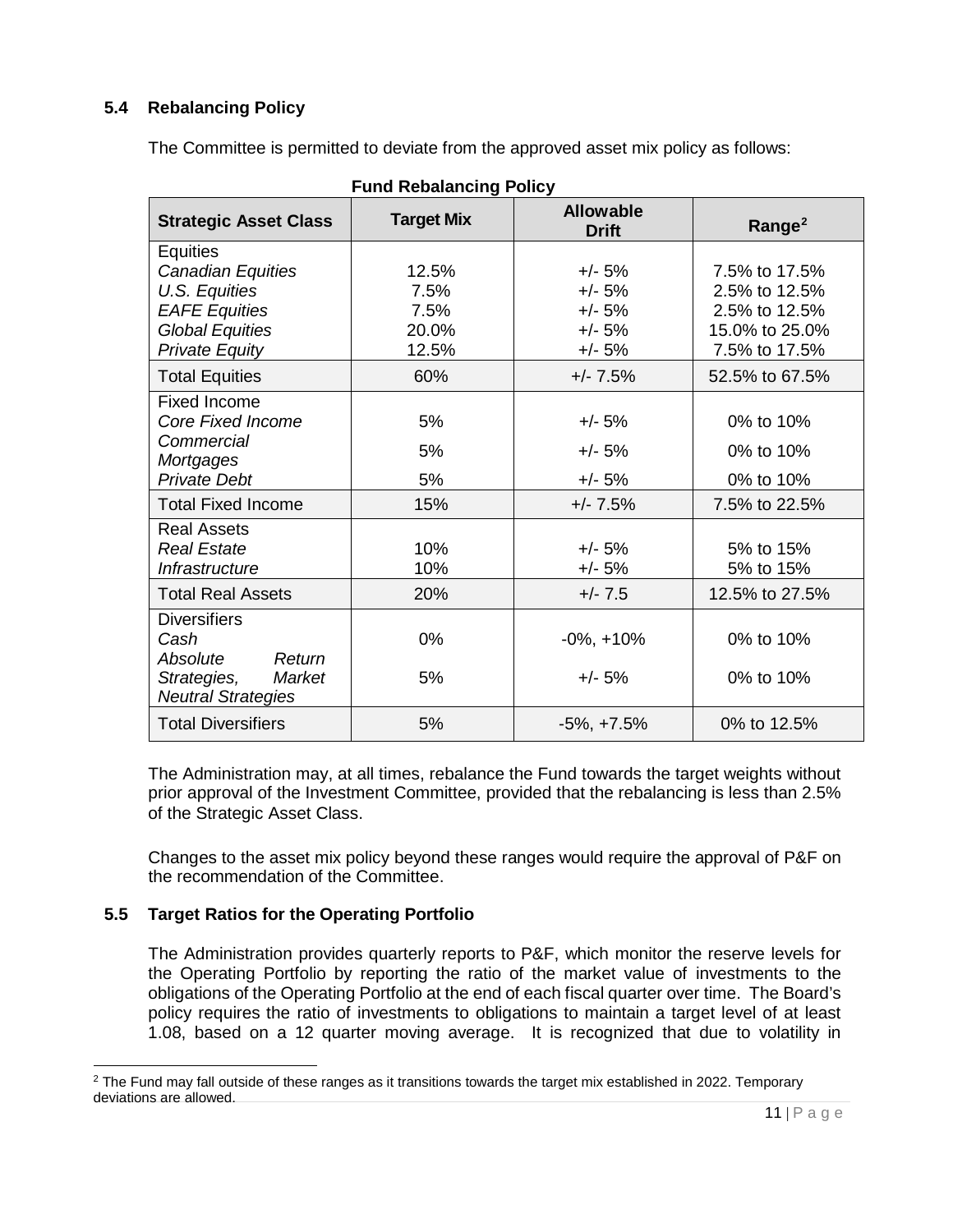investment returns this ratio may fall below 1.00 at the end of a given quarter. Any such shortfall will be shown in the annual financial statements but will not be used in calculating the balanced operating budget required by the Board.

The investment earnings objective is expected to exceed the payout requirements over time for the Operating Portfolio. Indeed, a fundamental premise is that investment returns in excess of the payout requirements will be generated to meet other important University needs.

Reserves, being the cumulative difference between investment returns and obligations are maintained for the Operating Portfolio to accommodate the short-term variability of investment returns and thus reduce, to an acceptable level, the risk associated with meeting the payout requirements discussed in Section 5.1 (b) and (c) above.

The reserve level is equal to the total market value of the Operating Portfolio portion of the Fund less the obligations owing to the Operating Portfolio. It is recognized that there is potential for the reserve level for non-endowed funds to be in deficit. Nevertheless, the Committee is expected to take a long-term view of the management of the Fund and to maintain an asset mix, which is expected to earn the required rate of return over the long run.

#### <span id="page-14-0"></span>**5.6 Endowed Portfolio Payout Policy**

The Board establishes policy for University investment payout (see **[Policy](https://www.uwo.ca/univsec/pdf/policies_procedures/section2/mapp211.pdf) 2.11**). Such policies are designed to ensure that current and future generations share equally in the benefits of the endowments.

#### <span id="page-14-1"></span>**5.7 Exposure to Non-Canadian Currencies**

The Canadian equity market represents approximately 4% of total world equity market in terms of total capitalization. Non-Canadian investments are included in the Fund in order to add diversification and reduce volatility of returns. Non-Canadian investments need not necessarily incur gains or losses from increases or decreases in the value of the Canadian dollar relative to currencies in other countries. This can be accomplished through currency hedging techniques employed by a Manager.

Although an analysis of the University's spending shows that less than 5% of all expenditures are in non-Canadian funds, the value of the Canadian dollar affects the price of imported materials that are resold in Canada. Accordingly, it is appropriate to have some exposure to investments within currencies that are non-Canadian to provide a hedge against a major fall in the value of the Canadian dollar. Given the rapidly evolving nature of currency markets, it is preferable to hire a Manager dedicated to the management of the Fund's currency exposure.

The policy range of exposure to non-Canadian currencies has been established to be within the range of 0% to 80% of the total Fund, after currency hedging.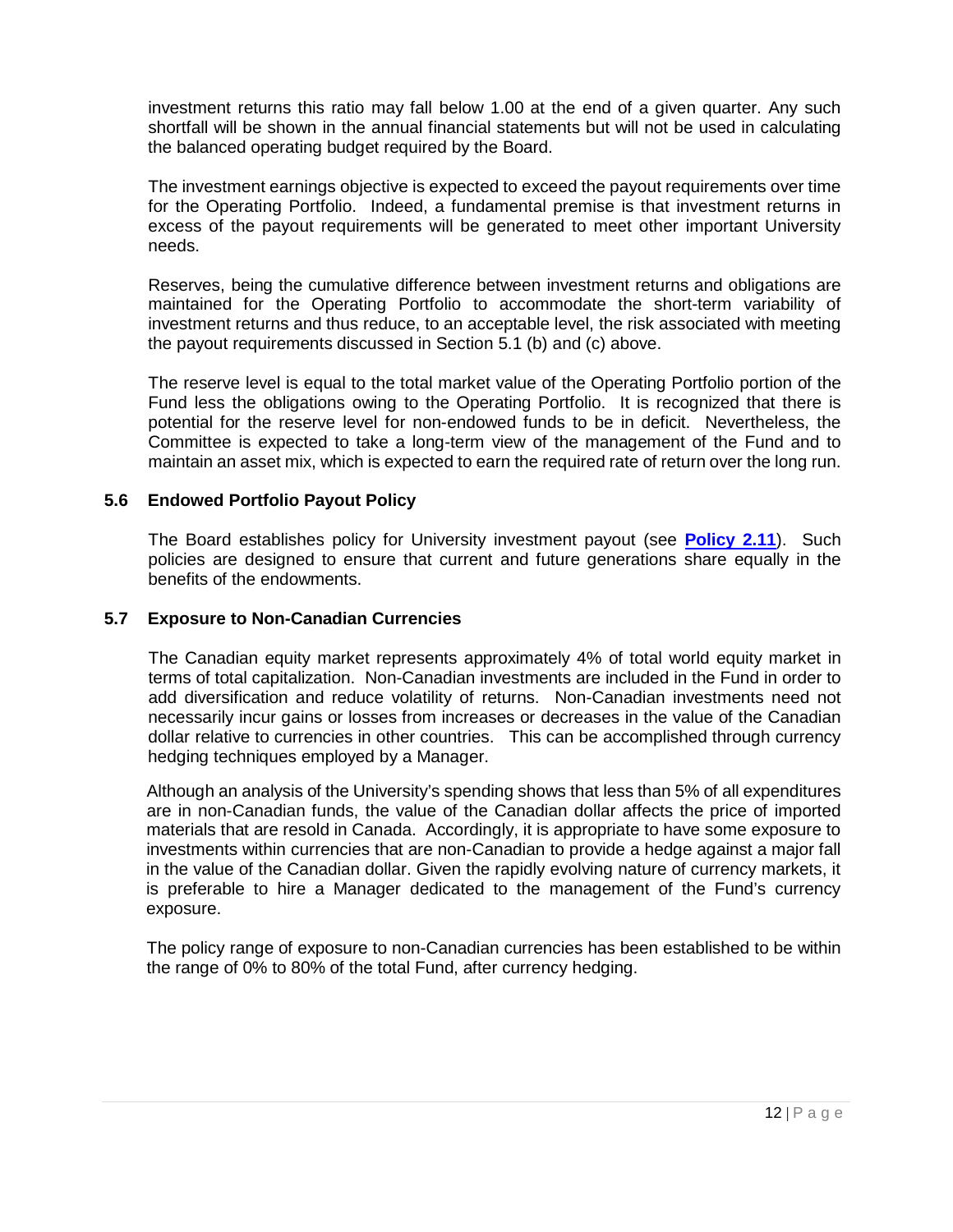#### <span id="page-15-0"></span>**5.8 Measurement of Investment Returns**

Investment returns are measured quarterly and assessed in relation to the following criteria:

- The overall objective is to achieve the required rate of return over the long-term on the Fund, with an acceptable level of risk. The real rate of return is monitored on a 5 year annualized basis.
- The Managers are expected to achieve the performance objectives included in their mandates over the relevant time horizon.

#### <span id="page-15-1"></span>**5.9 Liquidity**

The Committee will ensure that the Fund has sufficient liquidity to meet its future obligations. To properly assess the liquidity needs of the Fund, Administration will provide the Committee with regular updates on risk controls regarding liquidity, such as:

- i) the availability of short-term and mid-term assets;
- ii) the ratio of assets to obligations for the Operating Portfolio;
- iii) upcoming capital calls and distributions;
- iv) potential working capital needs and releases on rolling currency hedges in the currency hedging program;
- v) any upcoming contributions to the University operating and capital budgets;
- vi) internal loans; and
- vii) borrowing within the Fund.

#### **5.10 Borrowing**

In order to meet short-term liquidity needs arising from activities such as rebalancing, capital calls or currency hedging, the Fund may consider using line(s) of credit. Draws on the credit facilities will have a combined limit of \$100 million and should be repaid within 90 days. A repayment plan from within the Fund shall be identified by Administration prior to any draw(s) on the credit facilities. Short-term borrowing is restricted for use within the Fund and is not available for general University operations. Short-term borrowing costs will be netted against the performance of the Fund.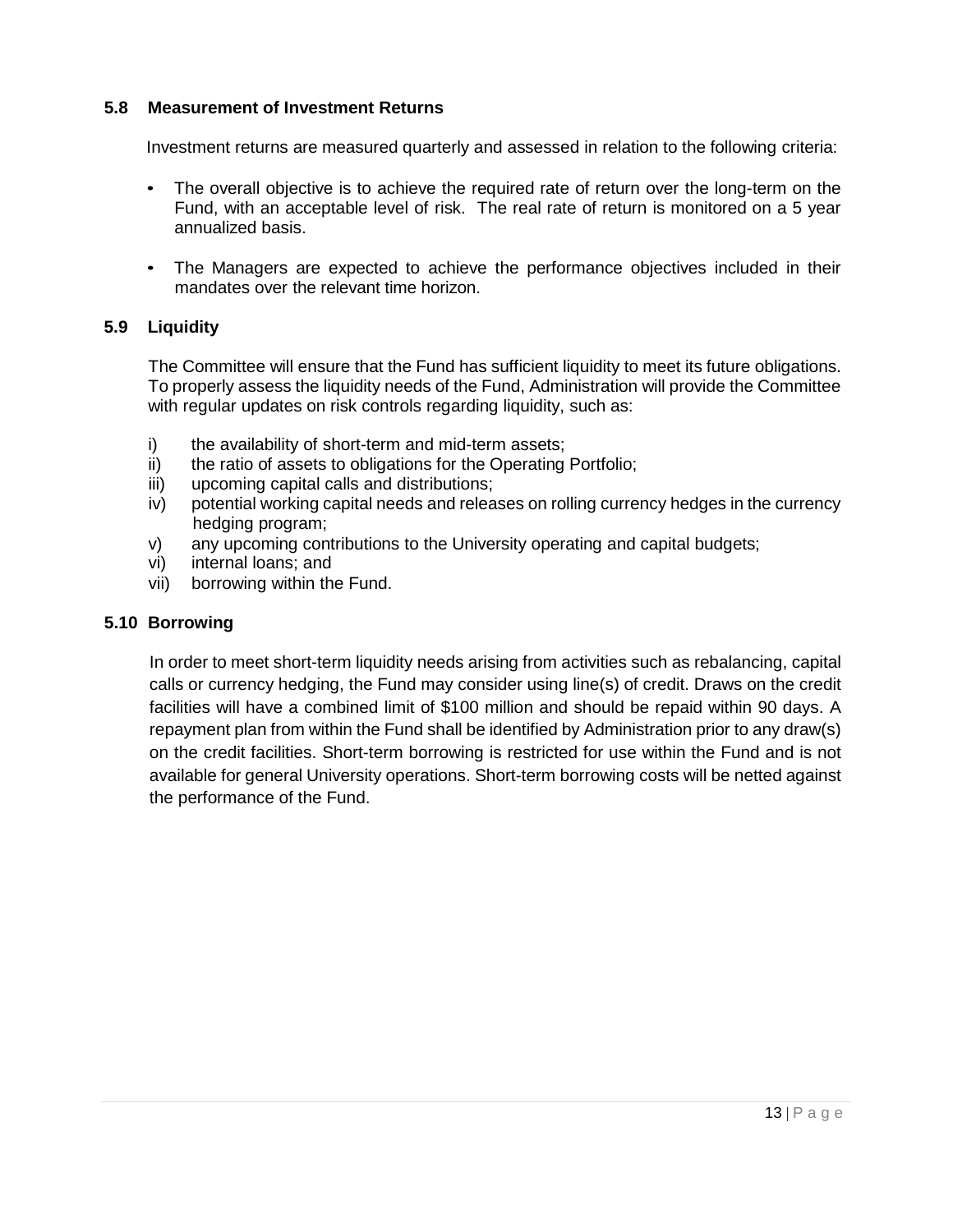## <span id="page-16-0"></span>**Section 6 General Investment Guidelines and Operational Matters**

#### <span id="page-16-1"></span>**6.1 Eligible Investments**

The following represents descriptions of eligible investments making up the strategic asset classes. The Portfolios may use these eligible investments except where specifically restricted by the individual portfolio guidelines.

#### **Equities**

Equity investments include common stock and equivalent securities, including, but not limited to, equity warrants, rights, call options, installment receipts, subscription receipts, convertible debentures, limited partnerships, private placements, REITs, preferred shares, stapled units<sup>[3](#page-16-2)</sup>, stock index futures, options on futures and other derivative securities to manage risk, such as currency futures. The common stock or equivalent securities may be traded on Canadian, U.S., international or emerging markets stock exchanges, but can also be privately held. Specific equity mandates may be classified as Canadian equity, U.S. equity, international equity, global equity or emerging markets equity. Equity investments may also involve short selling. Private equity investments may include leverage that is appropriate for that asset class.

#### **Fixed Income**

<span id="page-16-2"></span> $\overline{\phantom{a}}$ 

Fixed income investments may include Canadian Government and Guaranteed-Affiliates bonds, real return bonds, provincial and municipal bonds, corporates/credit sensitive securities (includes the debt of corporations, supranational agencies and municipal entities whether domiciled inside or outside Canada, in developed or developing countries), sovereign bonds from developed or developing countries, high-yield bonds, mortgages, preferred stock, commercial mortgage-backed securities, commercial mortgages, mortgagebacked securities, asset-backed securities, private placements, convertible securities, cash and equivalent and fixed income futures and options. Fixed income investments may be tradeable or privately held. Private debt investments may include leverage that is appropriate for that asset class.

 $3$  A stapled unit is a security that is contractually bound to one or more other securities to form a single salable unit.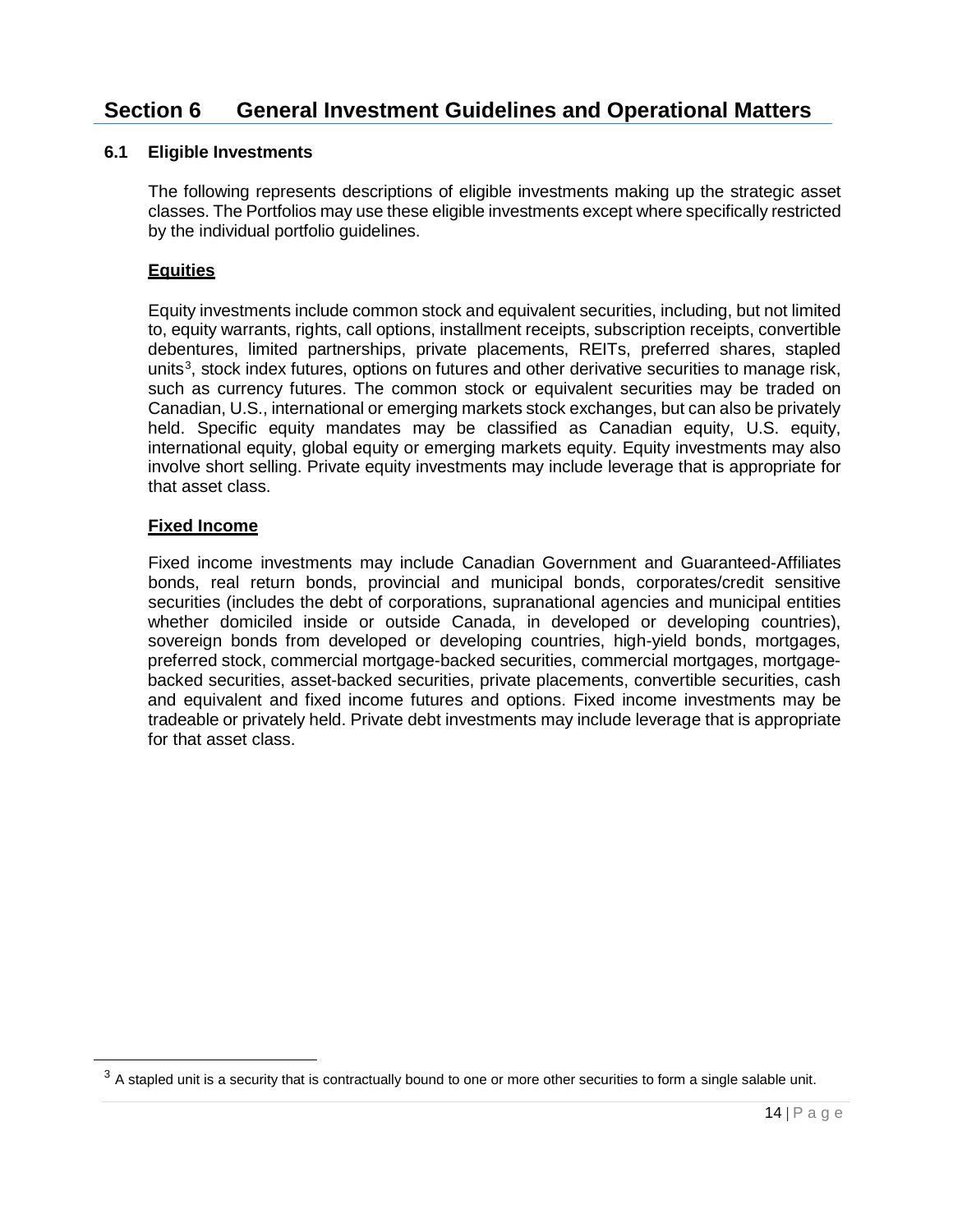#### **Real Assets**

Real Asset investments include real estate, infrastructure and commodities.

Real estate investments are ownership investments in land and buildings that are used for office, industrial, retail or residential purposes. Returns from real estate are expected to provide an offset for inflation over time.

Infrastructure investments are investments in assets that provide essential services with sustainable demand and predicable cash flows<sup>[4](#page-17-0)</sup>. Returns from infrastructure are expected to provide an offset for inflation over time.

Real estate and infrastructure investments may include leverage that is appropriate for those asset classes.

Commodities may include direct investments, or investments through derivatives such as futures, in basic goods in the agriculture, livestock, energy and mining sectors.

#### **Diversifiers**

 $\overline{a}$ 

Diversifiers include cash and cash equivalents, absolute return strategies and market neutral strategies.

Cash and cash equivalents may include the following securities:

- Government of Canada treasury bills, notes, debentures and any obligations unconditionally guaranteed by the Federal Government of Canada;
- Treasury bills, notes, debentures and any obligations unconditionally guaranteed by a provincial government of Canada;
- Municipal notes, debentures and any obligations unconditionally guaranteed by a municipal government of Canada;
- Highly rated foreign government treasury bills, notes, debentures and any obligations unconditionally guaranteed by a foreign government;
- Highly rated Banker's Acceptances, Certificates of Deposits and other instruments issued by a Canadian or foreign bank;
- Highly rated commercial paper and corporate bonds of Canadian and foreign corporations;
- Repurchase agreements backed by a minimum of industry standard collateral;

<span id="page-17-0"></span><sup>4</sup> Infrastructure investment projects may include renewable energy, water, utilities, toll roads, bridges, tunnels, communications and airports.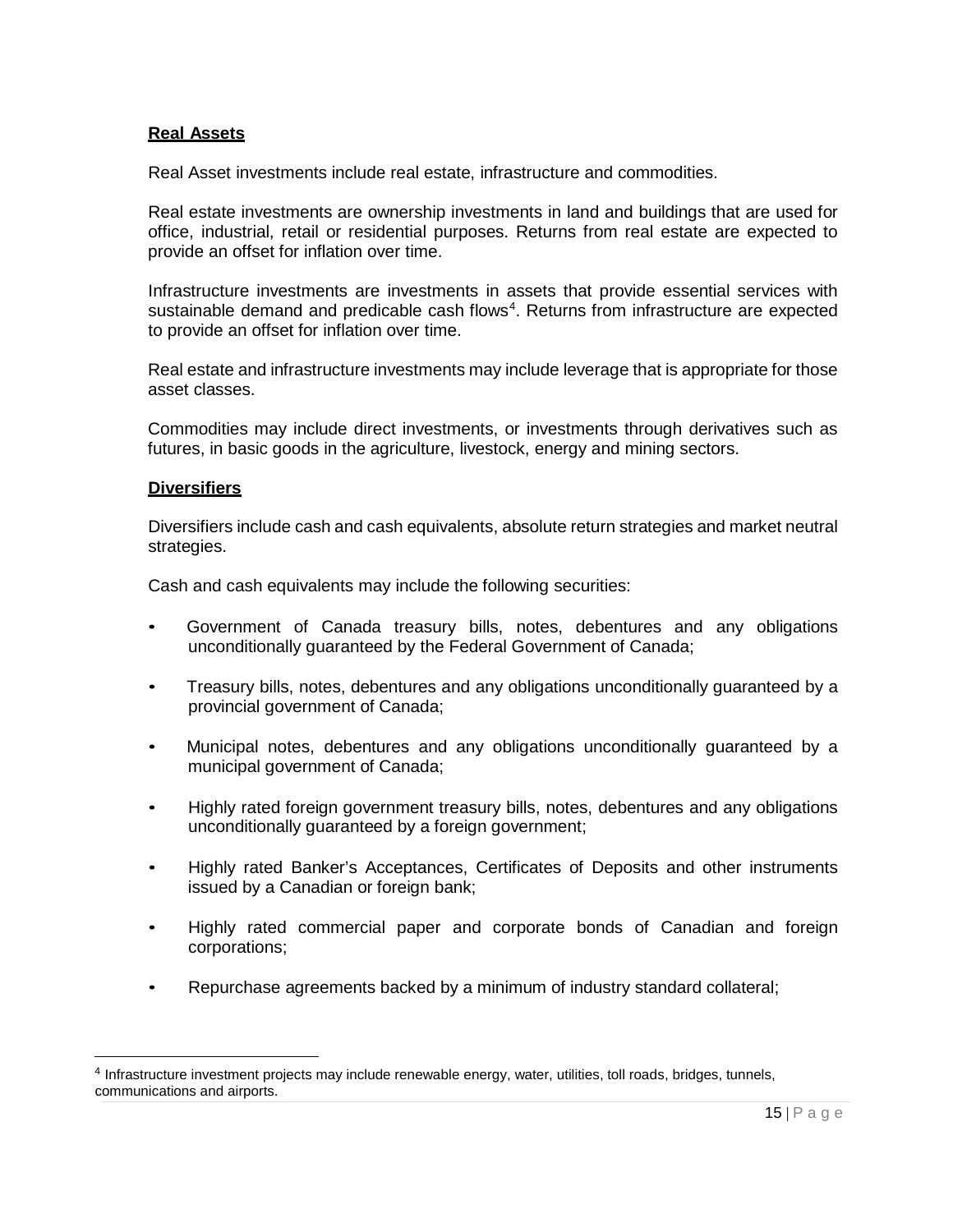- Floating-rate notes issued by Canadian or foreign issuers; and
- High interest savings accounts.

Absolute return strategies try to achieve positive returns irrespective of the market environment and exhibit low correlations with bonds and stock portfolios. These strategies may include, but are not limited to life settlements, litigation finance, reinsurance and insurance-linked securities.

Market neutral strategies are structured in such a way that they are not exposed significantly to market fluctuations.

Absolute return and market neutral strategies may include public and private securities as well as leverage that is appropriate for these types of assets.

#### <span id="page-18-0"></span>**6.2 Manager Structure**

<span id="page-18-1"></span> $\overline{a}$ 

The Committee manages the risk profile of the Fund and the MTP by recommending for approval each portfolio's Asset Mix Policy to P&F and then, ultimately, to the Board. The Committee hires Managers with specific asset class investment mandates as opposed to balanced investment mandates and the Committee is thus able to manage the actual asset mix of the Fund and the MTP.

The Committee may hire either active or passive Managers. In general, passive management is preferred in markets where Managers have not been able to outperform the market indices, such as the current case in Canadian fixed income securities. Active Managers are required to earn a prescribed amount over the appropriate index return to cover their fees and to compensate for the greater risk and fee costs of active management.

Management of publicly traded equities may involve the use of leverage and short selling at a level with which the Committee stated at the outset of the Manager's mandate. The Committee may hire Managers where the mandate allows leverage and short selling<sup>[5](#page-18-1)</sup>.

There is a preference for multiple manager styles for the total fund. Within equities, a diversified exposure to various factors, such as value, growth, size, momentum and quality is preferred. Within bonds, styles can include interest rate anticipation, sector selection, security selection, yield curve positioning and currency management or passive (index returns).

The University's tax-exempt status makes interest, dividends, capital gains and foreign exchange gains equally desirable.

 $5$  W h e n a security is sold short, the security is borrowed from a broker and sold with the intention of making a profit by buying the security back at a lower value.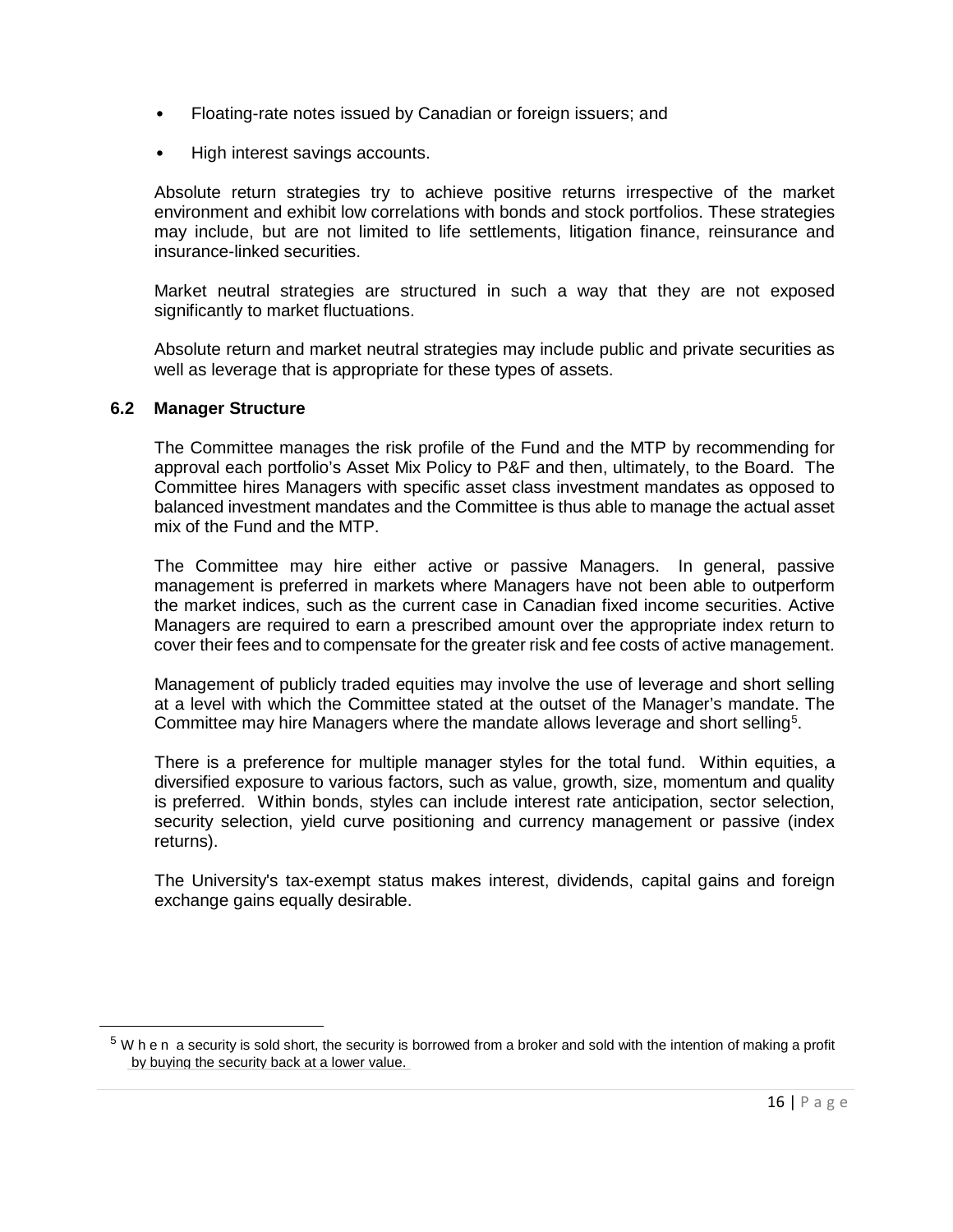#### <span id="page-19-0"></span>**6.3 Cash Flow Management**

The objectives of the University's cash flow management process are as follows:

- i) to maximize the funds that are available for external management in the Fund, while maintaining sufficient short-term and mid-term investments outside of the Fund to meet the University's working capital requirements;
- ii) to generally maintain a positive cash balance throughout each year in order to meet the University's liquidity needs, investing temporary excess cash either in the STP or MTP;
- iii) to only borrow funds for short periods of time to support operating purposes of the Fund. A line of credit is maintained for the Fund's operating needs; and
- iv) to ensure, as much as reasonably possible, that the funds allocated to Managers are not subject to short-term cyclical variations as a result of the University's cash flow needs.

#### <span id="page-19-1"></span>**6.4 Conflict of Interest**

If a member of the Committee or any agent of or advisor to the Committee has any material pecuniary interest, direct or indirect, in any matter in which the Portfolios are concerned and becomes aware of such a conflict, that person shall, without delay, disclose this interest in writing and shall not take part in any debate or vote on such a matter. It is noted that agents and advisors are permitted to present items to the Committee, and it is understood that such agents and advisors may benefit in the event that the Committee adopts the items.

The Committee shall include in the mandate of each Manager the requirement to comply with the Code of Ethics and Standards of Professional Conduct adopted by the CFA Institute.

Every disclosure of interest under this section shall be recorded in the minutes of the Committee meeting. The failure of a person to comply with the procedures described in this section shall not of itself invalidate any decision, contract or other matter.

If a conflict of interest is discovered or disclosed after the Committee has made a decision, the Committee will reconsider the decision in light of the new information.

#### <span id="page-19-2"></span>**6.5 Proxy Voting**

The exercise of voting rights acquired through any investment is delegated to the Managers with the instruction to vote in favour of any proposal which, in their opinion, will accrue and enhance the investment value of the relevant security, and against any proposals which will unduly increase the risk level or reduce the investment value of the relevant security to the detriment of the Fund or the MTP. However, when it would be in the University's best interest to do so, the University reserves the right to exercise its voting rights.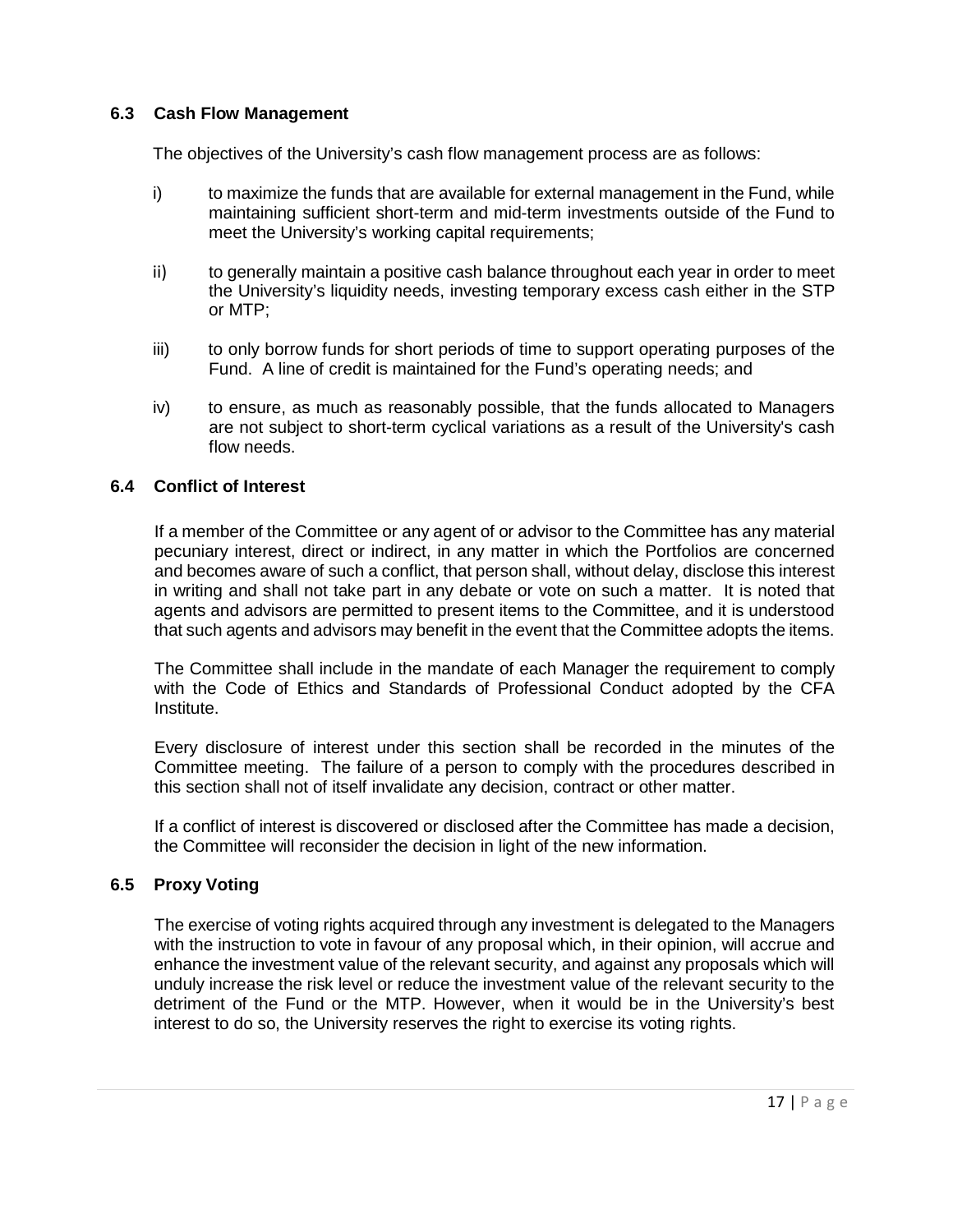If the Manager firm, or any employee or associate of the Manager firm, has any direct or indirect pecuniary interest in any matter on which the Fund or the MTP has a right to vote, it must be brought to the attention of the Committee, which has discretion to:

- i) instruct the Manager to exercise the voting right in line with the principles described above, on the grounds that the relevant pecuniary interest is not material; or
- ii) instruct the Manager how to cast the Fund's or MTP's vote, having considered the principles described above; or
- iii) authorize the Fund's and MTP's Custodian to exercise the voting right in line with the principles described above.

#### <span id="page-20-0"></span>**6.6 Securities Lending**

The Portfolios may engage in securities lending activities to generate incremental income, subject to approval from the Committee, P&F and compliance with appropriate laws and regulations.

Such loans must be secured by Canadian government bonds, treasury bills, provincial bonds of any highly rated Canadian province and/or letters of credit, discount notes, and banker's acceptances of major Canadian chartered banks. The amount of collateral taken for securities lending should reflect best practices in local markets and marked to market on a daily basis.

The terms and conditions of any securities lending program, including the maximum exposure in aggregate and by counterparty, will be set out in a contract with the Custodian. The Custodian shall, at all times, ensure that the Administration has a current list of those institutions that are approved to borrow the Portfolios' investments. If the Portfolio's assets are invested in a pooled fund, security lending will be governed by the terms and conditions set out in the pooled fund contract.

#### <span id="page-20-1"></span>**6.7 Derivatives Usage**

Derivatives may be used by the University or the Managers managing the Portfolios for hedging, risk management and portfolio rebalancing purposes, but not for leveraging the Portfolios. Derivative products include options, futures, forwards and swaps.

#### <span id="page-20-2"></span>**6.8 Valuation of Infrequently Traded Instruments**

The valuation of infrequently traded investments shall be determined by the trustee or Custodian of the underlying fund. In the case of private investments, including but not limited to real estate, infrastructure, private equity and commercial mortgages, the valuation shall be based on independent opinions of qualified appraisers as required or should follow the best practices used for a particular asset class.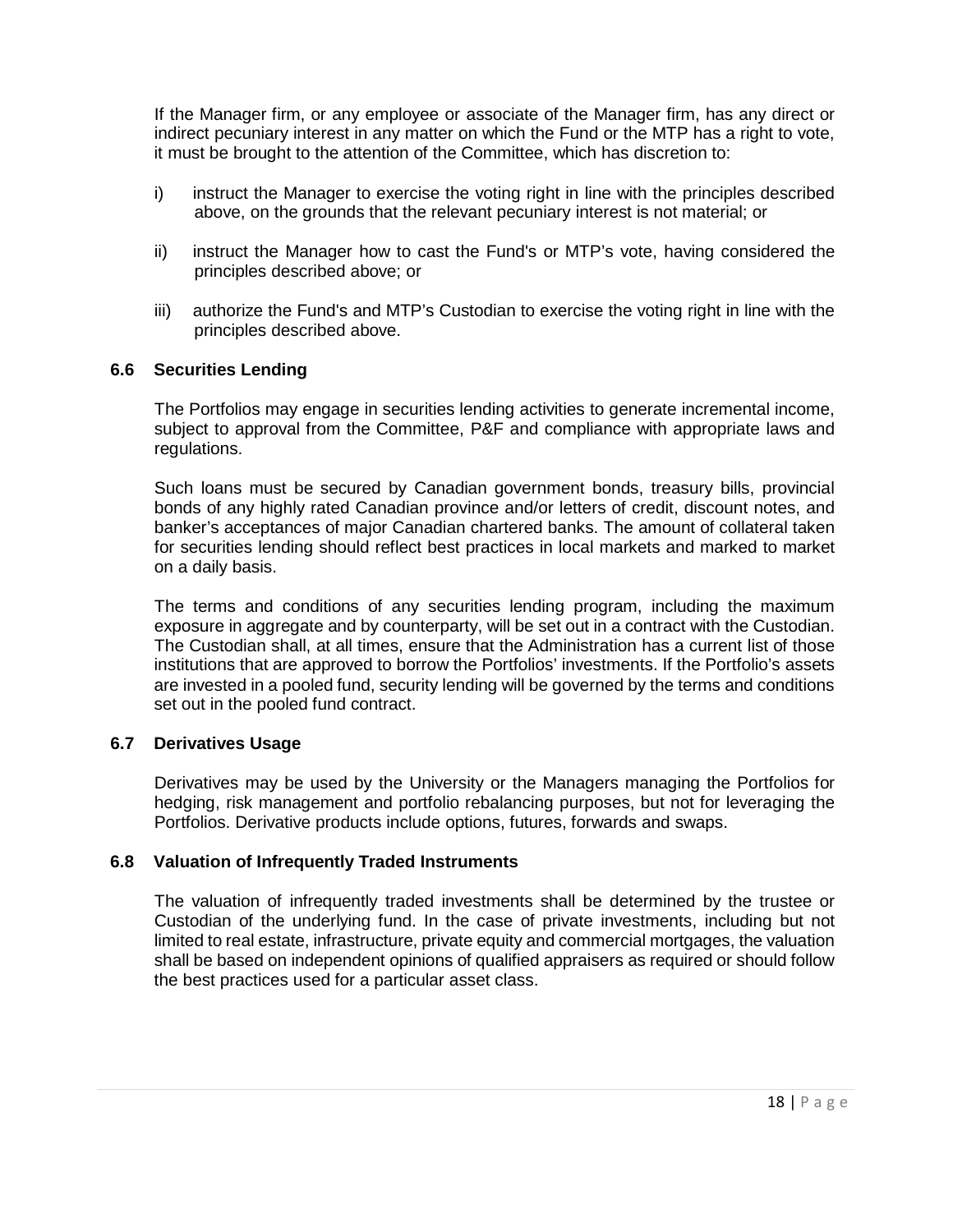## <span id="page-21-0"></span>**Section 7 Responsible Investing**

#### <span id="page-21-1"></span>**7.1 Introduction and Definition**

The Committee recognizes that RI is a rapidly evolving approach to investing that understands sustainability as a fundamental concept in wisely allocating financial capital for the benefit of today and future generations. The Committee has a fiduciary obligation to invest funds for the benefit of the University in the interest of endowment funds/donors and RI is in keeping with that obligation.

The Committee defines RI as an approach which integrates ESG considerations into investment decisions. It is also recognizes that RI approaches and ESG issues will vary in the degree of relevance and materiality by asset class, strategy, and sector, but ultimately will provide a broader lens to understanding emerging and long-term systemic issues.

As such, the Committee has incorporated the following components into our RI framework:

- a) it will involve being pro-active by allocating capital to solutions-based investments that are considered progressive (see Section 7. 3 for a definition of the Sustainable Investment Strategy); and
- b) it will use ESG factors as an integral part of the investment process, such as investment decision making, Manager monitoring, and active ownership.

The Committee recognizes the importance of being up to date on RI issues and peer institutional best practice, requiring an adaptive approach and ongoing improvement. It endeavors to look forward and be transparent and flexible in carrying out its long-term investment objectives and in meeting RI commitments. Western's existing RI commitments are outlined in Section 7.2. The Committee will consider new commitments over time, as our RI framework evolves and adapts to changing circumstances.

RI activities will be reported to the University community on an annual basis. The report shall highlight our progress and milestones achieved as well as any challenges experienced in our RI journey.

At all times the RI strategies employed will be in keeping with the mission, aim, values and governance culture of the University.

#### <span id="page-21-2"></span>**7.2 Commitments and Targets**

#### *a) Capital Allocation Commitment*

Western has committed to invest 10% of its Fund (by 2025) in accordance with the Sustainable Investment Strategy, as defined in Section 7.3.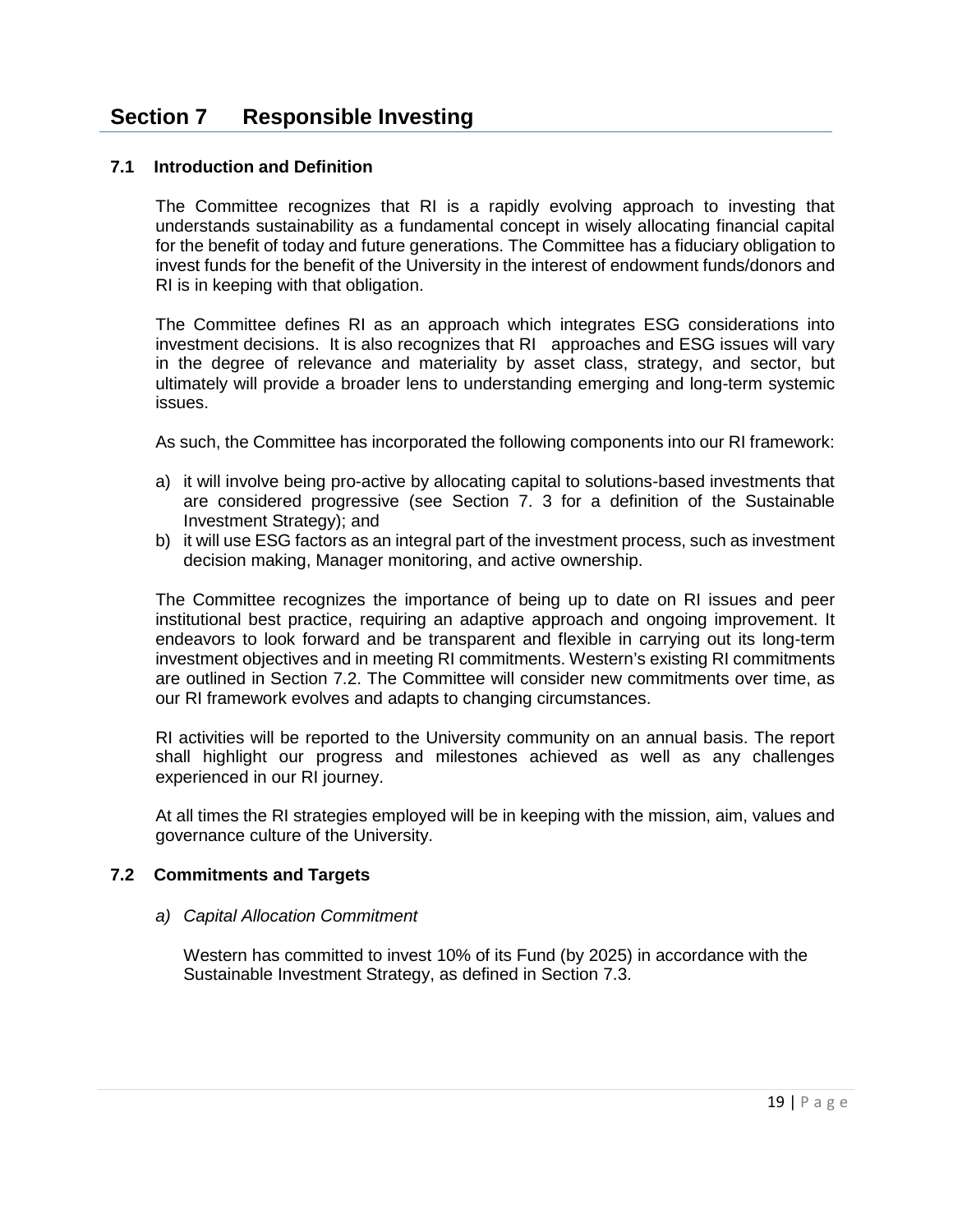*b) Climate Change Commitment*

Net-zero emissions target:

The University has committed to net-zero absolute carbon emissions by 2050, or sooner, and this commitment extends to the University's investments. This is a decarbonization strategy that encompasses all investment classes and industries. To monitor the performance of its climate change strategy, the Committee is setting the following targets for the MTP and the Fund:

- i) Western aims to reduce the carbon intensity by 45% by 2030, using 2020 as a base year, and;
- ii) Western aims to achieve net-zero absolute carbon emissions by 2050, or sooner.

These targets are consistent with those adopted by the University and are aligned with science-based targets to meet the goals of the Paris Agreement. As part of this decarbonization strategy, we will be reviewing all investments and how they align to our goal of net-zero by 2050, or sooner, and will take appropriate action where necessary to achieve those goals.

Carbon measurements include Scope 1 & 2 greenhouse gas ("GHG") emissions. The Committee will consider material Scope 3 GHG emissions once accurate measurement and reporting are available.

The Committee will annually assess carbon measurements and publicly report progress towards the net-zero commitment. It is recognized that the global carbon emission measurement frameworks continue to evolve and standardize. The Committee will review measurement frameworks at least tri-annually to determine if existing measurements continue to be industry best-practice and modify as necessary. For example, while we have committed to a reduction in carbon intensity by 2030, as information on absolute carbon emissions for all asset classes becomes available, we expect to converge to this measurement over time.

#### <span id="page-22-0"></span>**7.3 Sustainable Investment Strategy**

Western recognizes the role of RI in achieving a forward-looking Fund for the benefit of future generations.

To help steer its Sustainable Investment Strategy, the University is guided by the United Nations Sustainable Development Goals ("SDGs"). These 17 goals have been developed to confront major issues.

Western takes a broad and dynamic approach to sustainable investing; however, a few issues have surfaced as being critical to its stakeholders. These include:

- Access to clean water
- Carbon footprint reduction
- Pollution abatement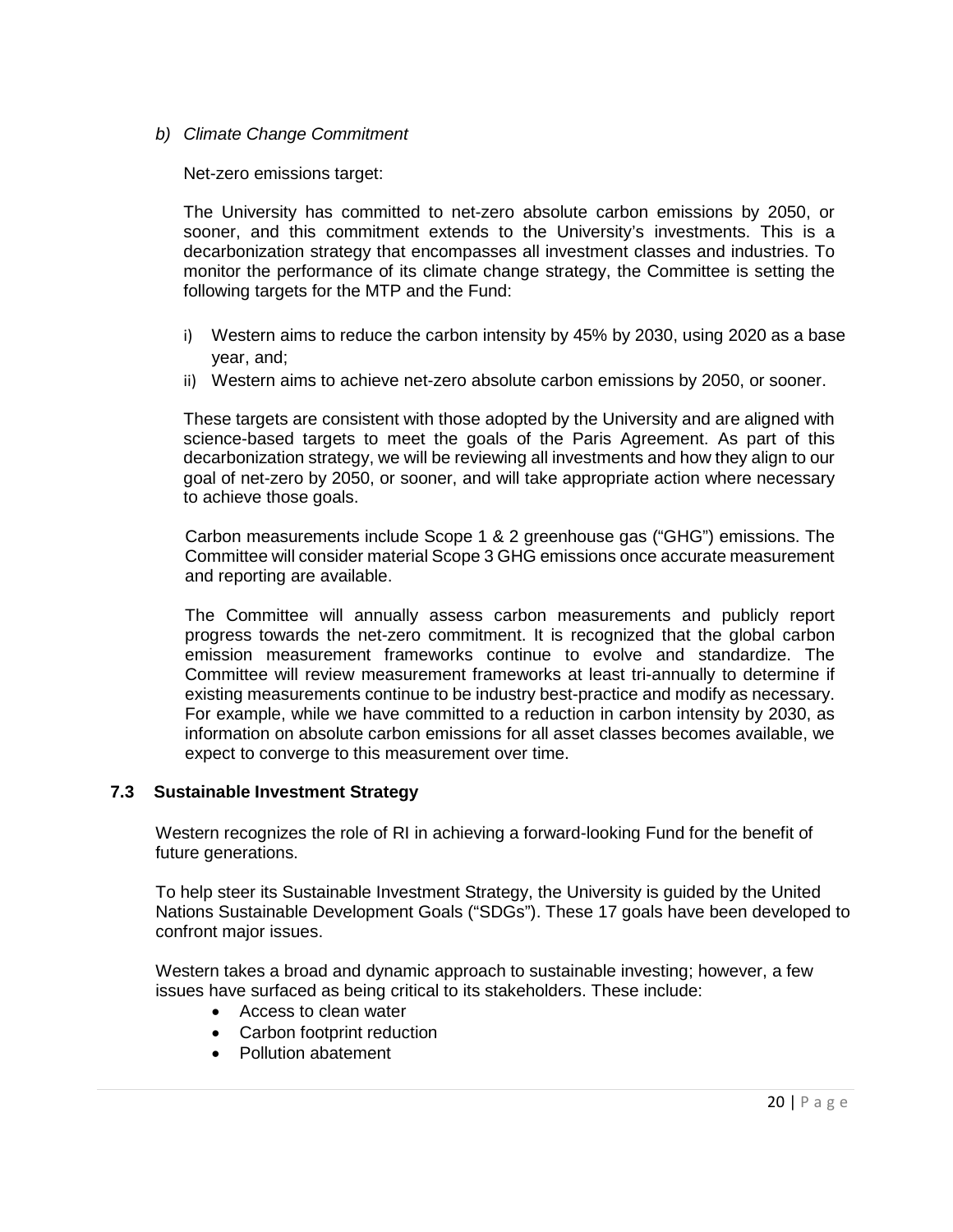Solving those issues presents new opportunities for investors and there is a growing number of businesses providing solutions to these problems which can add to the University's long-term investment returns.

The University is committing to invest a portion of its Fund (10% by 2025) in companies providing solutions along the following themes:

- Clean and renewable energy
- Water treatment solutions
- Waste management solutions

These investments will be funded from the Fund's public equity investments.

By focusing on those investment themes, Western will ensure that its investments will contribute to the following SDGs:

SDG #6: Clean water and sanitation SDG #7: Affordable and clean energy SDG #13: Climate action

As the University's understanding of sustainable investment practices, opportunities and stakeholders' preference evolve, additional themes and SDGs may be considered.

The University reserves the right to select the appropriate investment vehicle to implement its strategy, in order to take advantage of all the opportunities available. These may include, in addition to publicly traded equities:

- Fixed income (such as green bonds)
- Natural resources (such as farmland and timber)
- Infrastructure assets
- Private equity

#### <span id="page-23-0"></span>**7.4 Monitoring Managers**

Given the relatively small size of the Portfolios and the fact that most investments are held in pooled vehicles, it is impractical for the University to directly engage with all individual companies on ESG related issues. Instead, the University will monitor the Managers it hires to manage the Portfolios on how they integrate ESG factors into their portfolio building process.

The cornerstone of the process by which the University monitors its Managers is a required ESG due diligence questionnaire. The ESG questionnaire should cover the following areas:

- Commitment of resources both financial and personnel;
- Transparency of process, including individual company;
- Evolution and advancement of manager expertise in ESG consideration;
- Appropriate manager marketing to the public;
- Policies and practices around the managers' shareholder engagement activities, as part of an overall RI strategy. Managers are to assess companies' management practices in contributing to the long-term health of each investee company.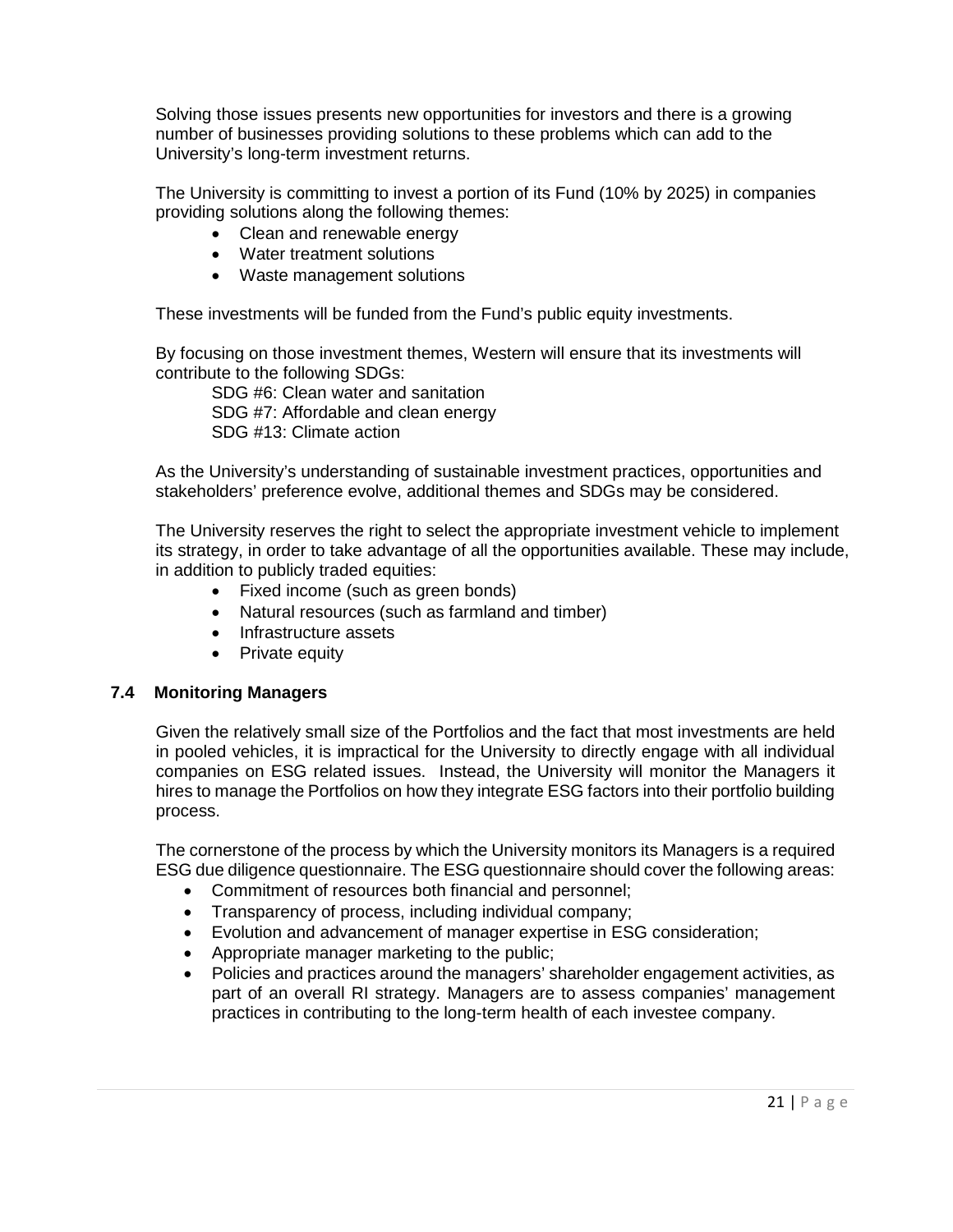#### <span id="page-24-0"></span>**7.5 Engaging Companies**

Company engagement activities, such as dialogue with management, proxy voting or shareholder resolution filing are delegated to the Managers. Managers are expected to report to the University on a regular basis on their engagement work and provide a rationale for their decision to alter a portfolio position based on ESG factors.

The University may also participate in corporate engagement services, where a collective engagement strategy is desirable and may lead to positive change on specific ESG related topics.

#### <span id="page-24-1"></span>**7.6 Divestment**

The University leaves the decision to exclude a security to the Managers hired to manage a portion of the Portfolios, as they possess the necessary expertise and information to make the decision that is in the best interest of the Portfolios.

The University believes that, in most situations, engagement is a superior approach to divestment in effecting changes on ESG related issues. Engagement allows investors to retain their voice in terms of voting on shareholder resolutions and maintaining or escalating, as needed, a dialogue with portfolio company management.

Divestment will be considered where engagement has failed or is not feasible.

#### <span id="page-24-2"></span>**7.7 Advocacy and Collaboration**

The University endeavours to remain up to date on sustainability investing issues and the impact of ESG factors on its investments. In order to maintain its knowledge of the field of RI and to contribute to its development, the University will liaise with other institutional investors and industry associations to discuss key issues.

#### <span id="page-24-3"></span>**7.8 Disclosure**

The University will make available to the University community, upon request, the most recent list of publicly traded investments of the Portfolios, subject to blackout periods imposed by the underlying Managers. Publicly traded investments are defined fixed income securities for which there is a reasonably liquid market and equities of companies listed on a stock exchange. Requests need to comply with the Disclosure of Information on Western Investments (**[Policy 2.14](https://www.uwo.ca/univsec/pdf/policies_procedures/section2/mapp214.pdfhttps:/www.uwo.ca/univsec/pdf/policies_procedures/section2/mapp214.pdf)**).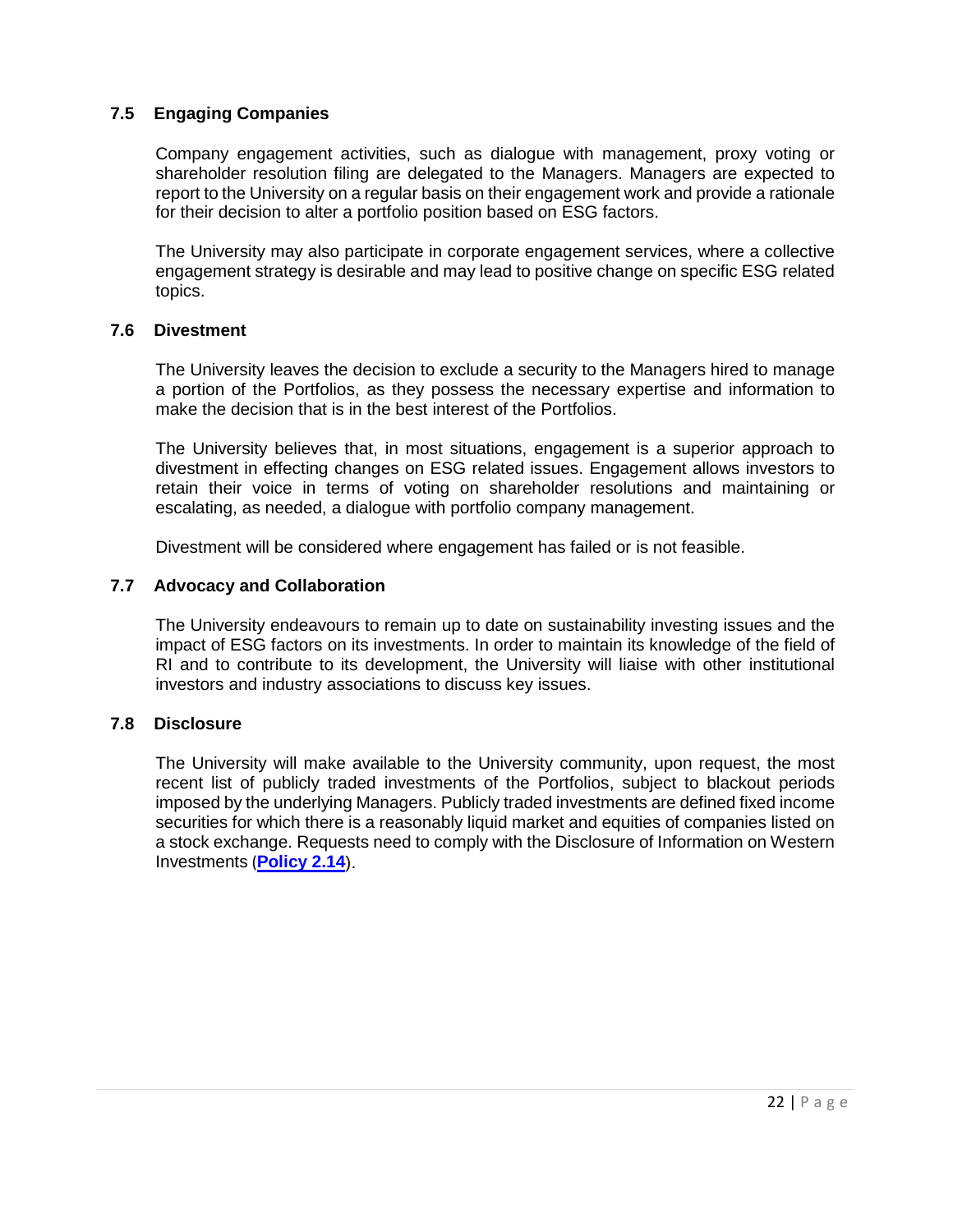<span id="page-25-0"></span>Responsibilities are divided among P&F, the Committee, and Administration as noted below. Additional stakeholders involved with the Portfolios include Managers, a Custodian, Investment Consultant and a Performance Measurement Consultant.

#### <span id="page-25-1"></span>**8.1 Property and Finance Committee**

The Property & Finance Committee is a standing committee of the Board of Governors constituted for the review and approval of policy, and decision-making in respect of the property and financial resources of the University. As it relates to the Portfolios and the Investment Committee, P&F:

- i) makes recommendations to the Board on investment policies and governance as recommended by the Investment Committee;
- ii) appoints members of the Investment Committee; and
- iii) reports investment activities to the Board.

#### <span id="page-25-2"></span>**8.2 Investment Committee**

The Committee is a sub-committee of P&F. The overall objective of the Committee is to bring expert advice and knowledge to bear on the effective management of the Portfolios consistent with the approved fund objectives. Within this general mandate, the Committee:

- i) establishes and regularly reviews investment policy, objectives and strategy;
- ii) appoints Managers and retains a fund measurement service and other investment consultants as appropriate; and
- iii) regularly reviews the Portfolios and the performance of the Managers and takes action as may be deemed appropriate.

#### <span id="page-25-3"></span>**8.3 Administration**

- i) ensures compliance with legal and University requirements;
- ii) rebalances the Portfolios by transferring funds among Managers and asset classes appropriately according to policies approved by the Committee and reports such activity to the Committee;
- iii) manages University cash flows and any short-term borrowing of the Fund in accordance with the objectives and policies outlined in Sections 6 and 5.10 of this document. Reports to the Committee about the University's cash flows and shortterm investing activities on a periodic basis;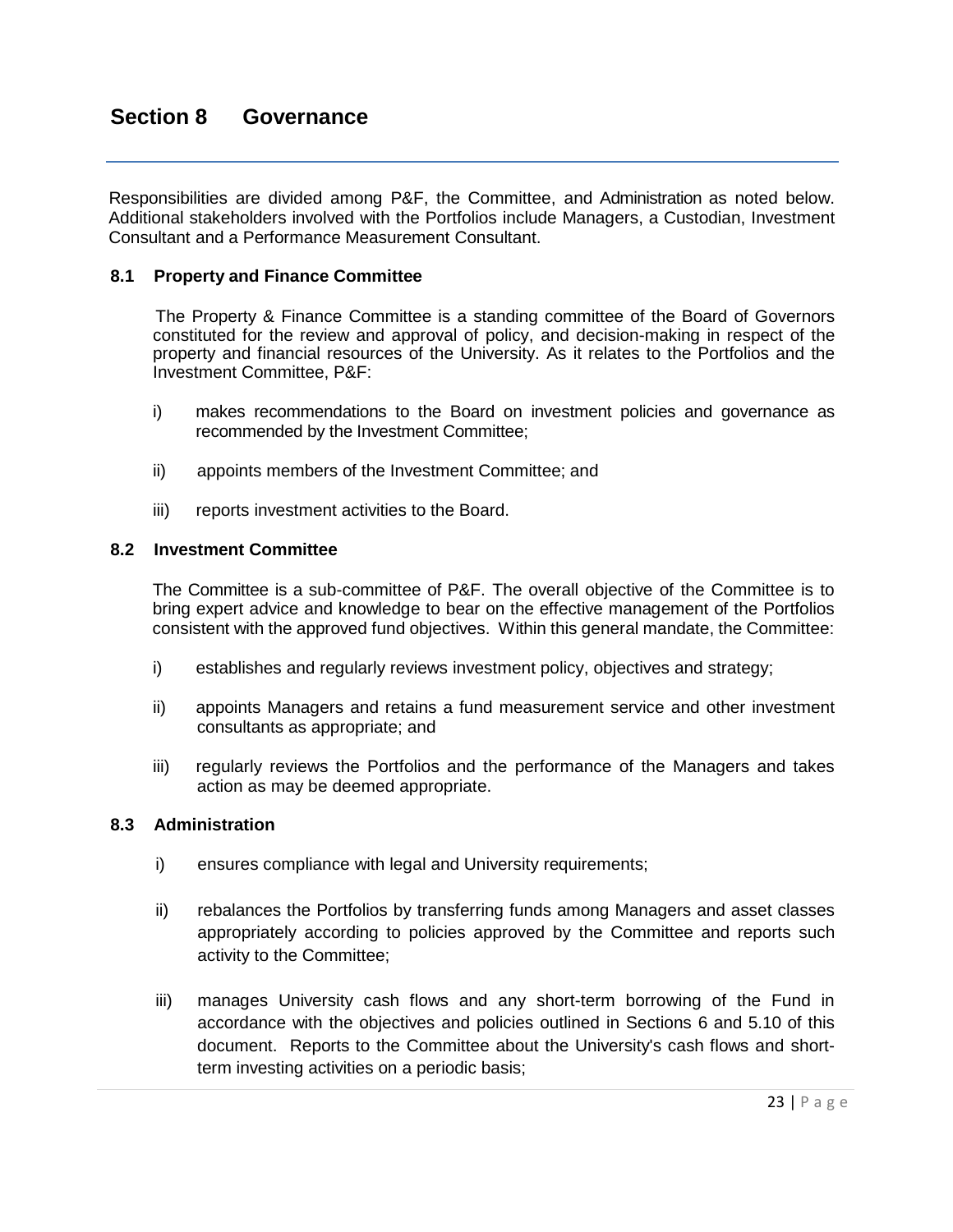- iv) executes investment decisions made by the Committee;
- v) reports to the Committee on the performance of individual managers and of the Portfolios. Keeps the Committee informed of all other issues and developments relative to the management of the University Portfolios;
- vi) works closely with and directs the Consultant, the Custodian and the Managers as appropriate;
- vii) reports to the Committee on other University activities that have an impact on the investment portfolio;
- viii) periodically meets with each member of the Committee to discuss any concerns, additional information requirements and suggestions for improvement;
- ix) maintains an awareness of progressive investment management policies and practices at other Canadian and US universities;
- x) reports to the Committee and to the P&F on the ratio of investments to obligations for the non-endowed portion of the portfolio; and
- xi) makes recommendations to the Committee concerning terminating Managers and hiring new Managers.

#### <span id="page-26-0"></span>**8.4 Managers**

- i) manage a specific investment mandate according to a set of investment guidelines and maintain compliance to those guidelines;
- ii) aim to achieve a performance objective;
- iii) report to the University on performance by providing attribution analysis, but also on changes at the firm in terms of organizational structure, personnel and investment process; and
- iv) vote proxies on behalf of the University according to proxy voting guidelines.

#### <span id="page-26-1"></span>**8.5 Custodian**

- i) holds assets owned directly by the University and provides monthly valuation of those assets;
- ii) executes instructions provided by authorized representatives of Administration; and
- iii) coordinates securities lending, if any.